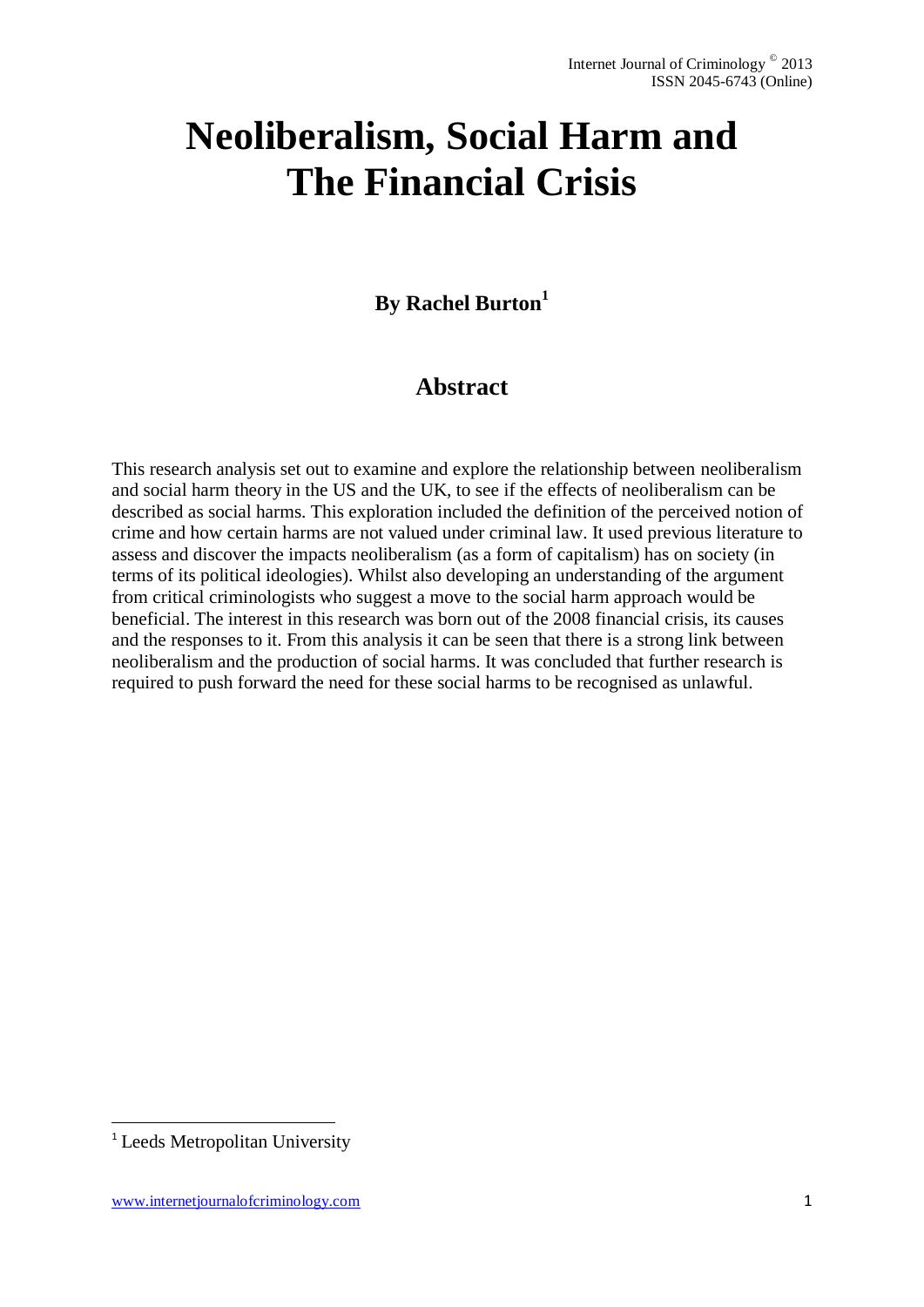### **Contents Page**

| <b>Chapter 3:</b> Neoliberalism and social harm applied to financial crime / financial crisis10 |  |
|-------------------------------------------------------------------------------------------------|--|
| <b>Chapter 4:</b> Broadening the concept of 'social harm' and discuss whether 'neoliberalism'   |  |
|                                                                                                 |  |
|                                                                                                 |  |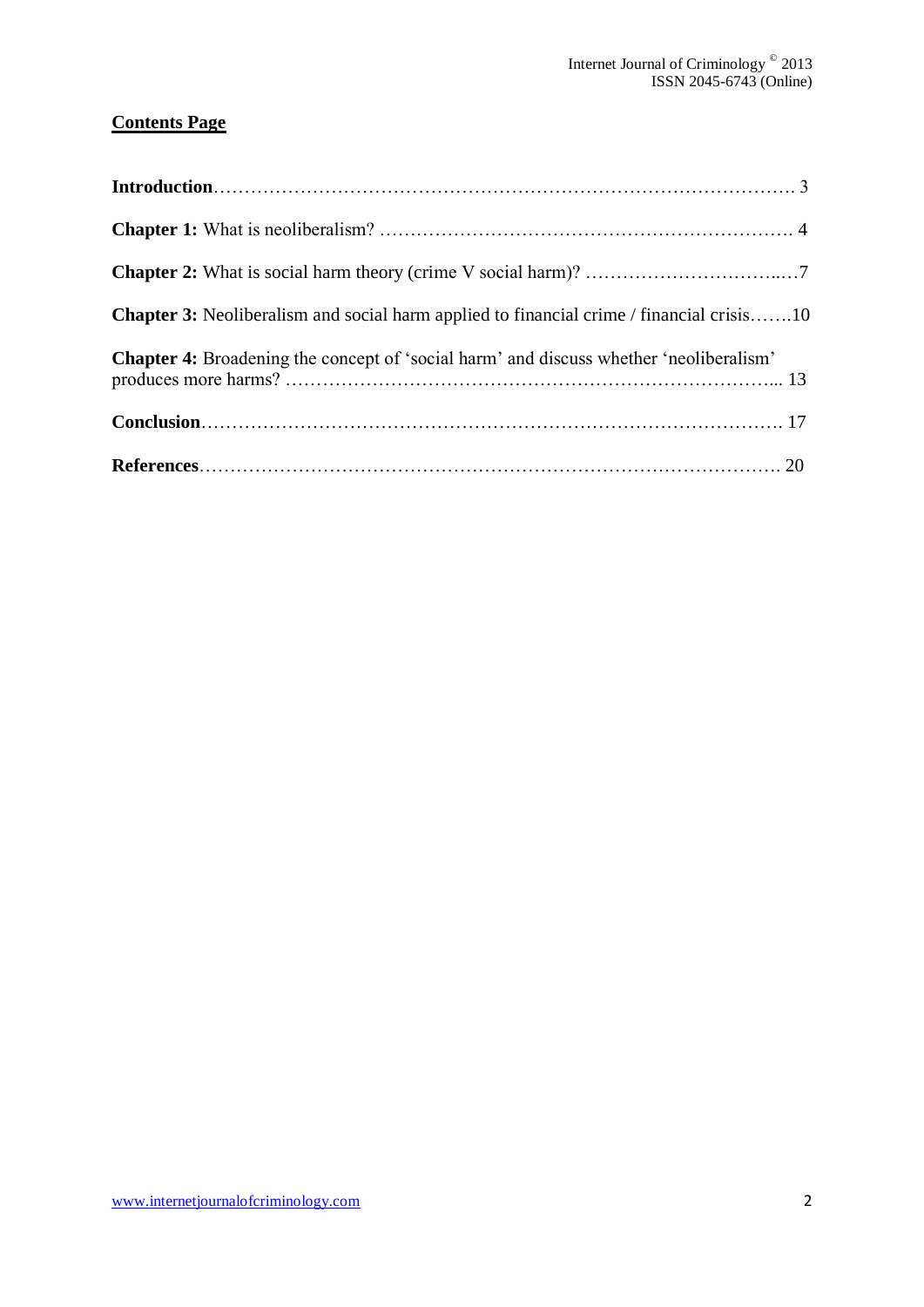#### **Introduction**

This dissertation concerns the idea that neoliberal political ideologies can be fundamentally linked to social harm theory, in terms of their consequences and outcomes, the research question this analysis centres on is, 'Can social harm theory be applied to the consequences of neoliberalism's political ideologies?' Since the late 1970's the incorporation of the neoliberal ideology has become ever more apparent in western society, it could almost be described as being imminent. Throughout the past 40 or so years neoliberalism has dominated the governments, housing, technology and financial sector and has impacted on society in destructive ways. The contemporary peak of neoliberalism arises in terms of the 2008 financial crisis and lingering state of recession in its aftermath.

Neoliberalism defined by Harvey (2005) is a model of capitalism which focuses on the economy and its deregulation to enable a free market based economic system. Hillyard and Tombs (2004) see neoliberalism as a harm generating form of capitalism which they believe makes a powerful argument for, the state needing to be held responsible for systematically producing harms.

Both of the concepts, neoliberalism and social harm, are interestingly linked and produce a captivating claim relating to the idea that neoliberalism is principally a harmful ideology, responsible for a range of social harms present in today's society. The idea that some of these harms are 'criminal' is another important question that needs to be looked at and discussed, which will be done in the form of financial crime.

This dissertation is a conceptual account which will use and investigate information gained from existing literature. It will generally focus on literature from both the UK and the US. The overall structure of this dissertation will form four chapters beginning with this introductory chapter and ending in a conclusion. The dissertation will aim to look at the term neoliberalism and how its ideological structure focuses on creating potential financial gain to the richest members of society whilst in the meantime financially crippling the rest. Within the first chapter ("What is neoliberalism?") it will encompass the way in which the UK political governments in power over the past 4 decades have helped the process and what the consequences of this have meant. Leading from this a discussion of social harm will be included in the second chapter ("What is social harm theory (crime vs. social harm)?") which will compare the terms 'crime' and 'social harm' and argue how within critical criminology a shift to social harm theory is a desirable step of moving away from the narrow perspective of crime. It will comprehend, within the third chapter ("Neoliberalism and social harm applied to financial crisis / financial crime"), the 2008 financial crisis and the string of events leading up to this; including subprime mortgages and also the effects that neoliberalism has had on the likes of conventional crime, unemployment and cuts to the public service sector. Broadening the two concepts comes at the latter part of this dissertation ("Broadening the concept of 'social harm' and a discussion into whether 'neoliberalism' creates harms") and aims to focus more on the current state of neoliberalism and the arguments for the use of social harm theory, looking more towards the harms produced and the reactions of the governments after the crisis occurred.

The objectives of this piece of research will be to, further provide an argument to back the ideas that neoliberalism is a major cause of social harm within society, using examples of the financial crisis and how it has impacted on society and created a lasting and lingering impact on the economy.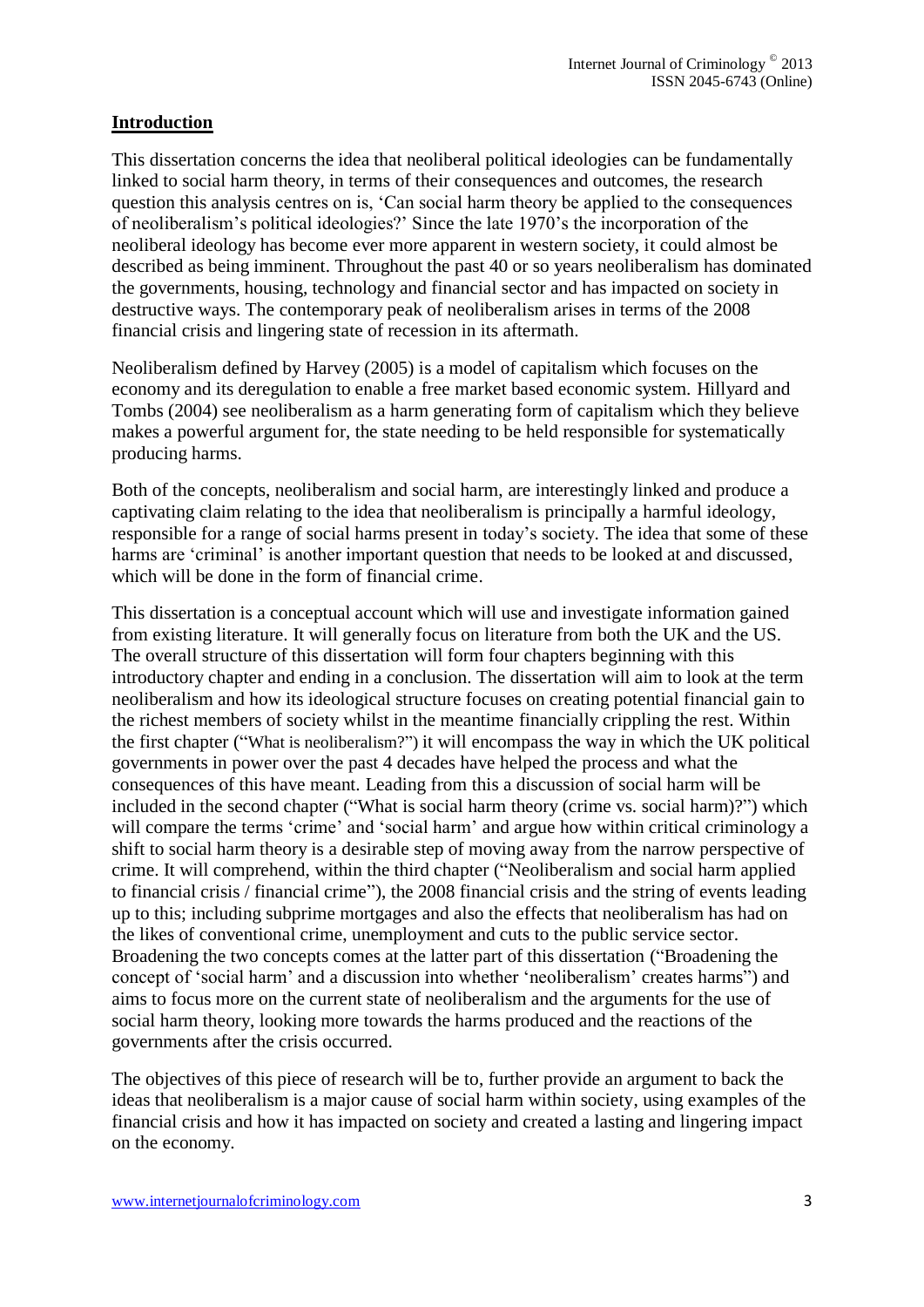This dissertation is of political significance due to the current economic climate and overall international era of recession, it becomes culturally relevant also as it affects every aspect of society and every member of the public. This subject is of a contemporary nature which regularly dominates the news and the majority of the other forms of mass media as politically it remains a current issue. Social harm theory is of high academic interest at the moment. The aims of social harm theory are to shift away from the restricted definition of crime within the criminal justice system through the field of critical criminology. The basic ideas of social harm according to Paddy Hillyard and Steve Tombs (2004) are to move beyond the restricted criminological view that harms should be defined by whether or not they constitute a crime and to place more attention on all different types of harms which are experienced by people during the course of their lives.

#### **What is neoliberalism?**

Neoliberalism according to David Harvey is a "theory of political economic practices proposing that human well-being can best be advanced by the maximization of entrepreneurial freedoms within an institutional framework characterized by private property rights, individual liberty, unencumbered markets, and free trade" (2005:2). The concept of neoliberalism in western societies is associated with the Thatcher government in the UK and the Reagan government in the US which came to power in the late 1970s – early 1980s thus introducing neoliberalism as a key economic doctrine within capitalism (Harvey, 2005).

After the Second World War and the economic crisis known as 'The Great Depression', Harvey explains how it was clear that to avoid society taking a backwards turn towards capitalism and being under threat… there needed to be an equal balance of the market, state and democratic institutions to ensure peace and stability (2005). This change was shown with what Harvey calls "political economic organisation (or embedded liberalism)" and involved market and corporate actions being controlled and maintained by a regulatory environment (2005:11). However Harvey shows that these things combined led to a neoliberal shift in policy; the lack of progression within the markets and their stunted development by the late 1960's created the presence of a general sense of stagflation – the control was slipping away from the ruling classes and economic elites, ensuring that firstly they had to protect themselves which consequently ruined the chances of more regulation and state power and instead led to privatization and power for the rich so increasing social inequality whilst enabling the class divide to grow wider (2005).

Duménil and Lévy (2002) explain the transition to neoliberalism through discussing the lower rates of accumulation during the 1970s structural crisis; they talk about how the new direction of capitalism was curved towards the construction of neoliberalism in the 1980s. They discuss how this concept was expanded through the implementation of the ideas brought about in the 1970s, including the disaggregation of capital controls through the persistence to combat inflation by any means (2002). The inflationary crisis of the 1970s, the rising costs of goods and services alongside the decreasing value of money, meant that the ruling classes had to act to better their control over the economy and society through dominating the means of production in the US therefore, continuing to maintain their state of power and influence (2002). Duménil and Lévy (2002) argue that the rise of neoliberalism was manifested in the large flows of interest and the payments from corporations, if a profit was made, (known as dividends) to the wealthiest people in society, they state that the income and wealth of the ruling classes dominated the general prosperity of growth and employment. The end of World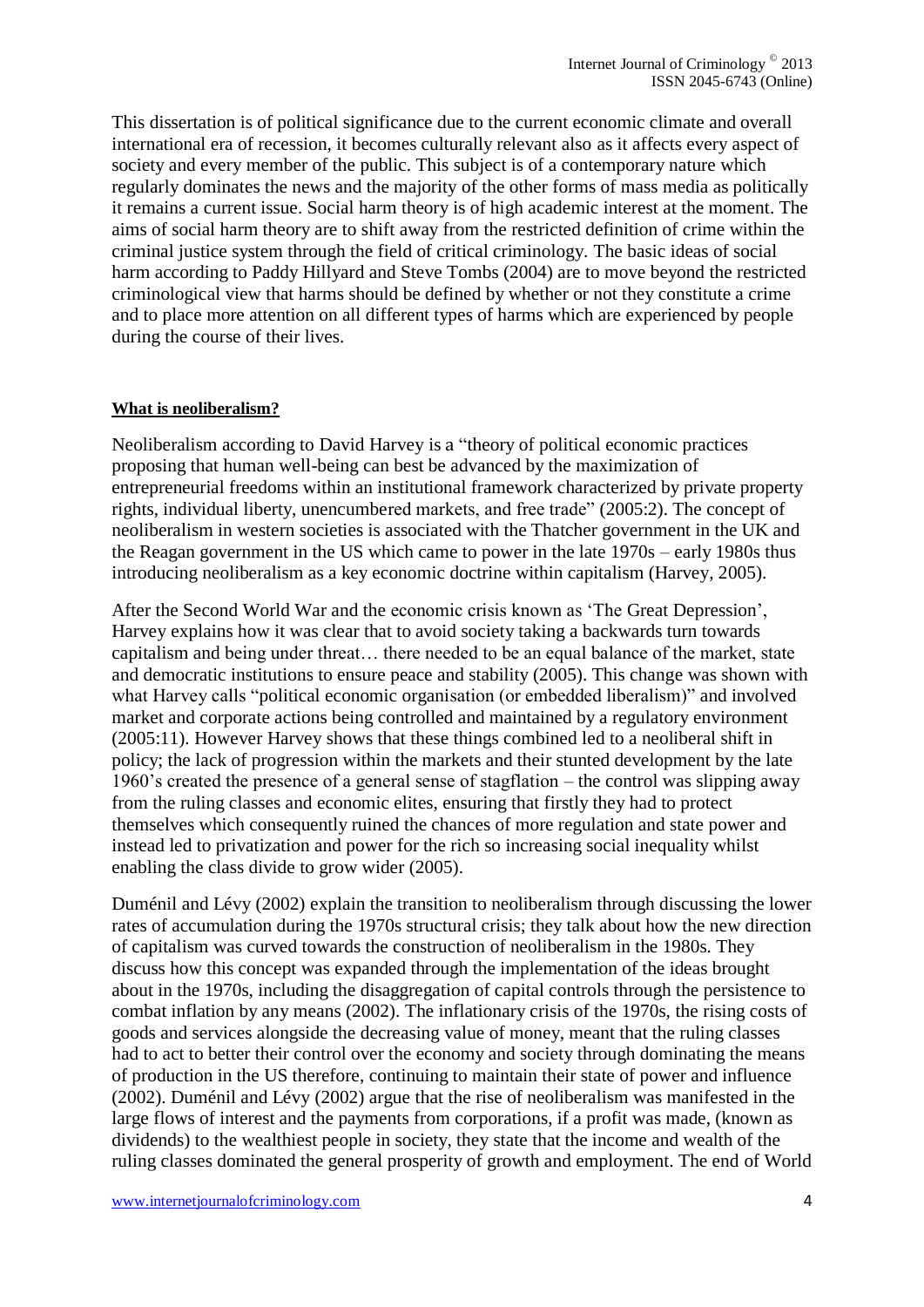War Two saw the introduction of the Bretton Woods Order which saw income and finance being channelled towards non-financial corporations which meant large state intervention, targeted capital allocation and favoured growth through the likes of industrial policy. Duménil and Lévy show that the importance of these frameworks can only be seen through their destruction, which accordingly occurred in the 1970s through the neoliberal turn (2002).

Harvey (2005) explains that the US and UK governments since 1979 had used deregulation as a solution to the stagflation issue; (which involved slow growth and high levels of unemployment) in the UK Thatcher attacked all forms of society generating less welfare state assurance and privatizing social housing, whilst cutting taxes for the rich. This could be viewed as stealing from the poor to benefit the rich. The US followed in 1980 with Reagan's election which subsequently saw him take advice from the Chairman of The Federal Reserve (Volcker) and continue with the deregulation of the financial sector.

Duménil and Lévy (2002) illustrate how neoliberalism has benefited the upper classes through profits being significantly distributed through interest payments and dividends to the richest members of society whilst the rise in interest rates caused households in debt and the state to have to make large payments. This increase in interest rates occurred in the US in 1979 through the Federal Reserve as part of their determination to use any means to end inflation which followed the removal of controls in 1974. Britain followed these ideas by equalling the decisions made in the USA, along with other countries, meaning the rise of deregulation was seen across the globe; combined with the growing importance of the power accumulated by multinational corporations. The term 'neoliberal globalisation' is what Foster Bellamy and Magdoff believe to be "the most recent manifestation of imperialism" in which large corporations use governments, namely in the US, "to make it easier to exploit the worlds resources and people" (2009:41).

Having looked at the transition from post war capitalism to the introduction of the neoliberal political ideologies visible since the 1970s, it is important to link the issue of criminality and create a relationship between these changes to the study of criminology in that era. Hall, Winlow and Ancrum look at the upsurge in crime between the late 1960s to the late 1990s and link it to the "increasing dominance of neoliberal political economy" (2008:2). They show how society was made to believe that the free market would rid them from economic stagnation and increase the opportunity for individuals to gain personal prosperity however, through the ways that have already previously been discussed; (deregulation and the neoliberal policy shift) deindustrialisation caused an increase in what was later known as the underclass, this included the escalation of low paid service sector workers at the hands of the declining industries and lead to the rise of the classification of people becoming long term unemployed (2008). The 1980s saw the neoliberal shift and the Thatcher government in the UK push forward this real idea of deindustrialisation and through the shutting down of traditional labour markets; the focus on introducing the glamorous idea of new technologies saw the disappearance of industries become imminent, leaving previous industry sector employees to have part time, low wage, mind numbing jobs to look forward to within this new service economy (Hall, Winlow and Ancrum, 2008). The new service sector was focused on consumerism and new technologies, (selling innovative and new goods at the lowest possible prices. With the high unemployment rate being influenced by the lack of some of the previous labour workers being able to adapt to this new plan and this increased the likelihood of their participation in criminal activity; a huge shift towards profit and private businesses was also clear (Hall, Winlow and Ancrum, 2008).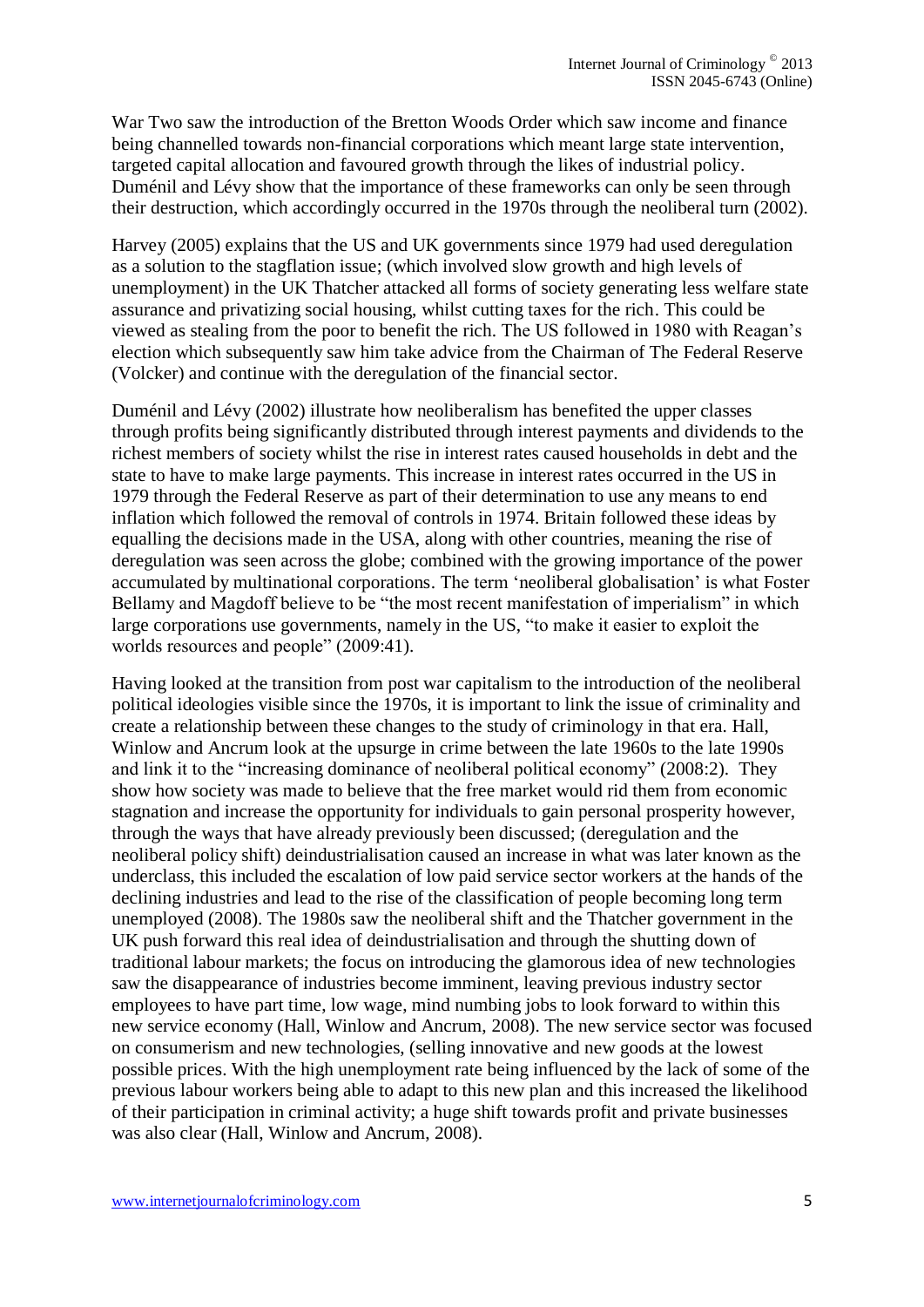Hall, Winlow and Ancrum tell us that neoliberal supporters saw this as "creative destruction" (2008:4) Ensuring that the lower end of society believed they would benefit from this in the long term and encouraging them to buy into the notion of consumer culture and buying cheap goods made at low costs across the globe. Reiner (2007a) argues that the increase in consumer culture, mixed with increasing inequality and social exclusion would constitute a cultural change which aggravated crime. Reiner also states that "unemployment increases the pressures and incentives motivating crime" (2007a:97), which contradicts Margaret Thatcher's view that unemployment doesn't have any link to poverty.

It also illustrates the importance of an era in which Margaret Thatcher's conservative ideologies placed blame on the previous Labour government's policies in terms of the rising crime and disorder rates.

These conservative ideas were shown through Thatcher stating that she would place a significant emphasis on law and order and steer society toward a punishment based punitively centred system (Reiner, 2007a). However, as we have seen, this neoliberal government had a destructive effect causing the creation of other forms of criminality within society.

Reiman (1979) points out that the majority of people in prisons are from the poorest sectors of society and suffer through being at a socioeconomic disadvantage to the wealthier members; through the decisions made in relation to the type of offence committed, the preconceived economic notion of the unfavourable poor comes in to play when understanding the impact of socioeconomic status on criminality. Jefferson and Shapland (1994) look at the criminological research throughout the 1980s and argue that it was steered in the direction of becoming less critical whilst instead concentrating on the ways to make it become fitting with the policies of the time. Jefferson and Shapland (1994) also express the irony in the way that commercial fraud, on a large scale, even though it creates more harmful, lasting consequences in an economic sense, received significantly less research focus than that of standard theft or burglary… and further irony revealed that in the 1980s the opportunities for fraud without question was amplified as a result of the growing financial sector and deregulation.

The rise of neoliberalism paved the way for the increase in white collar crime, or crimes of the powerful, which include financial crime. Williams (2008) stresses that the study of criminology generally had focused on street crime and interpersonal violence whilst neglecting the depictions of white collar and corporate crimes within the context surrounding financial crime and misconduct, which had been underrepresented when looking at this area of study. The deregulation of the financial sector enabled 'risk taking' to become more and more common for corporations and businesses to enable them to be able to participate in and get away with for example: making dubious decisions. Neoliberalism has been the key factor in making this possible. With the US collapse of Enron in 2001 it is clear that the build-up and eventual downfall of the company occurred because there was a lack of regulation in place to prevent the risk taking. This led to inherently disastrous consequences due to the decisions that had been made. The downfall of Enron occurred in December 2001 and was a huge case of financial criminality and corporate fraud; it resulted in 34 prosecutions, involving the convictions of the Chairman, Kenneth Lay and the CEO Jeffrey Skilling (McBarnet, 2006). Enron was able to take advantage of the lack of regulatory bodies in place and managed to partake in a complex non accounting agenda, whilst making bad decisions. This resulted in the creation of profit forecasts which were overwhelmingly optimistic and eventually led to the crashing down of the corporation, resulting in the shareholders being misled and subsequently resulting with the occurrence of enormous losses (McBarnet, 2006).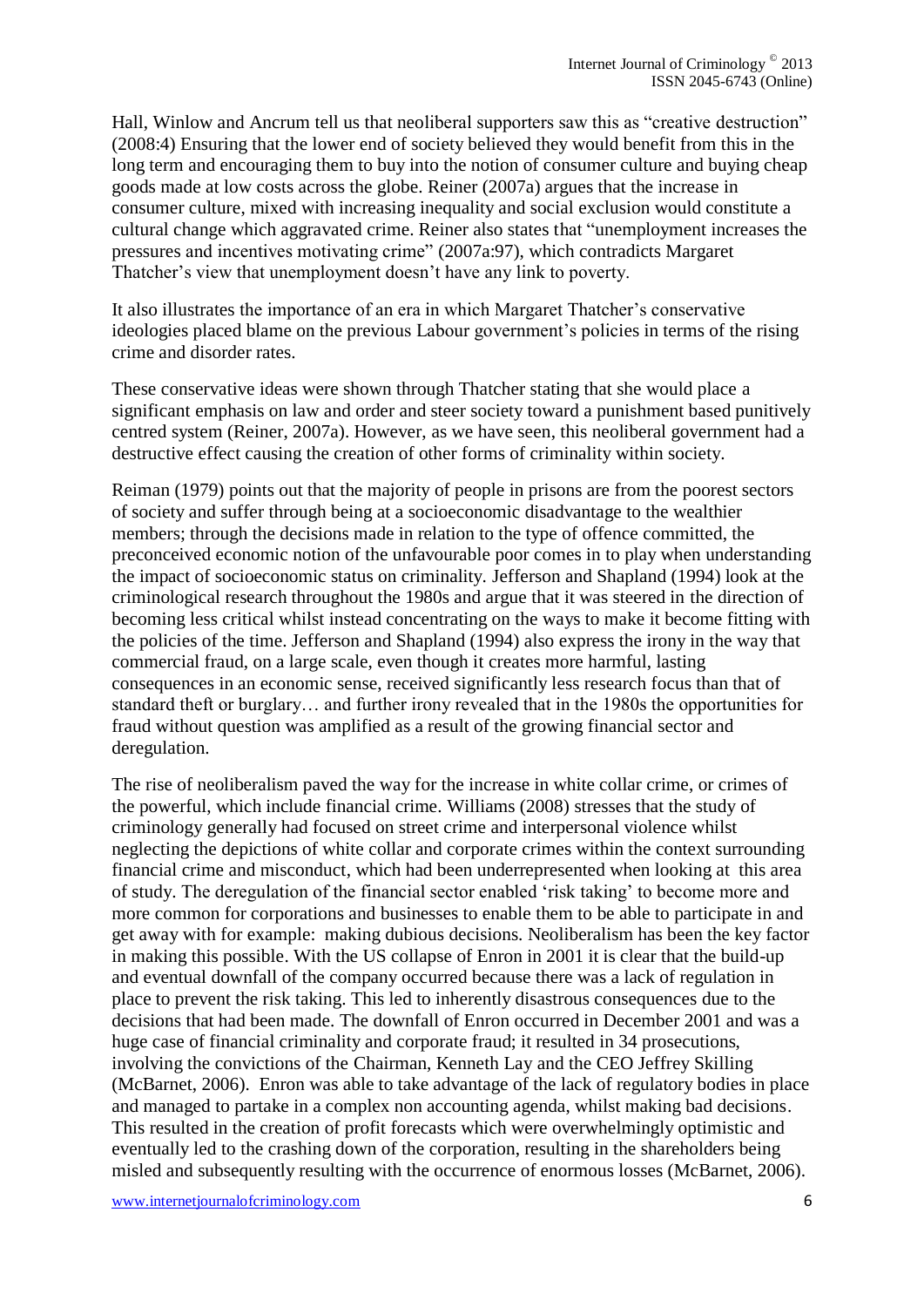Harvey (2005) illustrates how deregulation has led to the financial system becoming a prominent source of redistributive activity via fraud, thievery and predation whilst also enabling Ponzi schemes and the manipulation of credit and stock.

This chapter has focused on the formation of neoliberalism demonstrating how the ideas of class and power influenced this shift combined with the responses through right wing governments with their ideas of free markets along with less regulation led to the successes of Margaret Thatcher and Ronald Reagans in their elections. This consequently paved the way for the destruction of society as it was, turning it into a corporate led society which revolved around finance and the increased emphasis of individualism.

The ideas looked at within this chapter will be expanded upon throughout this piece of research, looking at the effects neoliberalism has had and the responses right through to the theory of social harm .Also, how the social harms which have occurred in the wake of the most recent financial crisis, may well have criminal elements which need to be addressed. Hillyard and Tombs (2004) see the 'neoliberal economic paradigm' as essentially being harmful, wrecking lives and generating harm on a wide scale; which they believe shows that the state is responsible for systematically producing harms. The ideas of Hillyard and Tombs will be looked at in more depth asking what the differences between crime and social harm are. Along with the financial sector in the US and the economic boom which led to the subprime mortgage crisis will be looked at in detail as a case study, which will illustrate how the effects of neoliberalism can cause great social harm.

#### **What is social harm theory (Crime vs. Social harm)?**

Crime is said to have no ontological reality, meaning the way crime is socially constructed is what we, as members of society overlook. By becoming familiarised with the depictions of crime and criminals it becomes noticeable that what most individuals recognise is a narrow view of crime, therefore crime becomes "a myth of everyday life" (Hillyard and Tombs, 2004:11).

On the other hand, criminal law suggests that crime is understood to be: when the norms formally established, in the form of laws, are disregarded and lead to groups or individuals becoming guilty by committing an offence that is criminal (Lacey and Zedner, 2012).

The notion of social harm within criminology aims to take into account social harms throughout the whole spectrum of society rather than just the ones recognised by the criminal law (Pantazis and Pemberton, 2009). Hillyard and Tombs (2004) are of the belief that crime doesn't take into account many social harms, including; cultural safety, financial, emotional, psychological and sexual. In relation to financial and economic harms for instance, 'crimes of the powerful', they argue that activities of the state are ignored with much more emphasis being placed on street crimes (crimes of the poor). This can be seen as a result of an individualistic focus at the hands of the criminal justice system, in turn steering the attention towards the individual and away from the harmful events that cause social deprivation, poverty and constant growing inequalities between the rich and the poor (Hillyard and Tombs, 2004).

Becker illustrates the importance, within modern society, of the concept 'power' within the sphere of the legal system. This is done by making the point that; imposing rules is a job done by the powerful, where their interests are the most dominant, which pushes aside the concerns of less fortunate individuals (1963 cited in Scraton, 2007).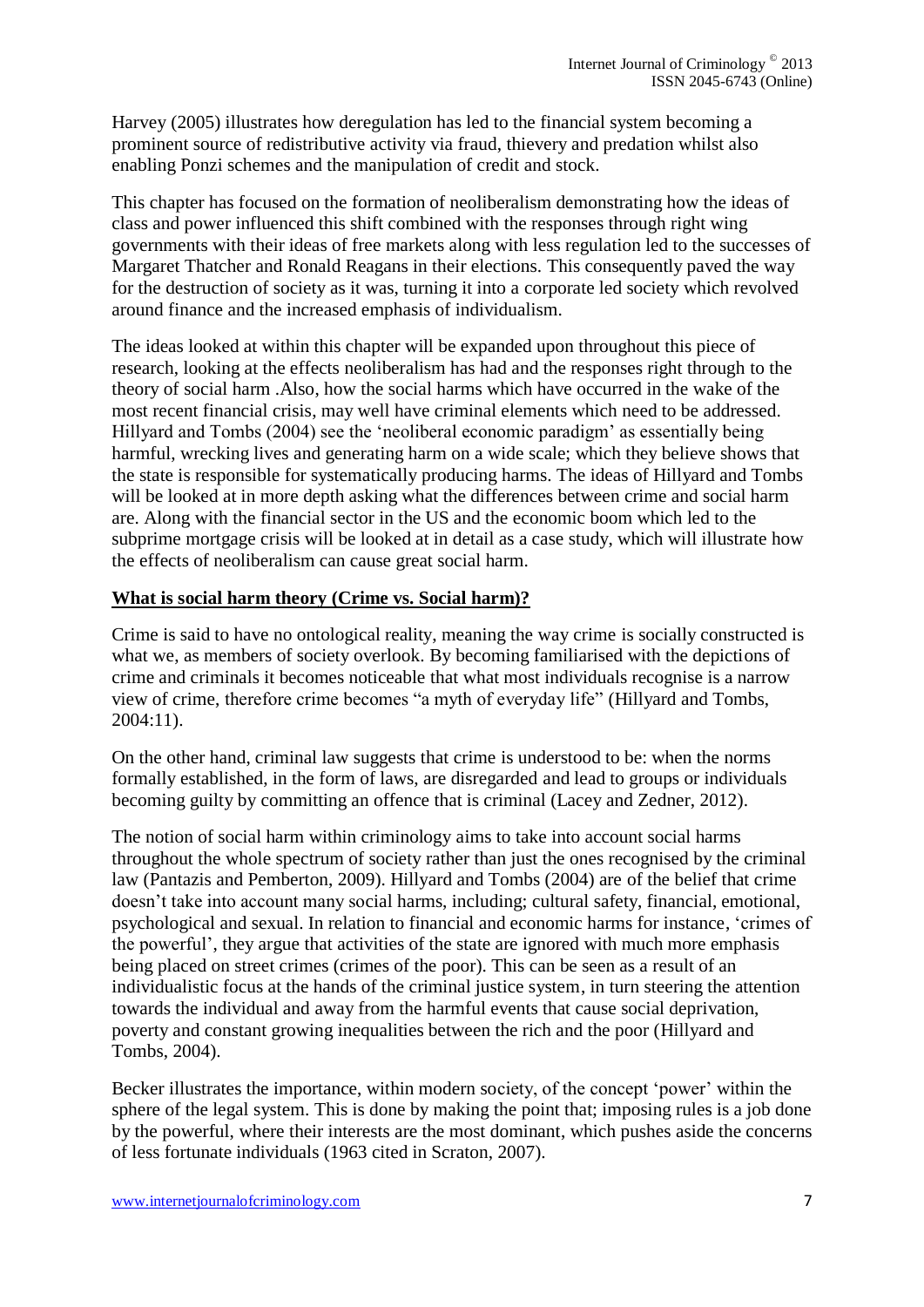Crimes of the powerful and white collar criminality involves the breaking of laws by powerful members of society or corporations and businesses, where rates of prosecution can be a lot lower than those of other forms of crime. This can be argued to be a result of class bias and the conviction rates can be influenced by the guilty party's social position (Sutherland, cited in Whyte, 2009).

Box (2004) has previously identified that the political focus towards street crimes and the notion of the 'fear of crime', may merely be *a* crime problem as opposed to *the* crime problem. This argument enables us to look further into the overlooked areas which could be more damaging to society. The idea of "under-emphasized crimes" when closely looked at, in comparison to those committed by the stereotypical offender, have offered insight into what the criminal justice system misses (Box, 2004:3). In which the concept of law enforcement has an ulterior motive to "conceal crimes of the powerful against the powerless, but to reveal and exaggerate crimes of the powerless against *everyone*" (Box, 2004:5).

In other words this demonstrates how crime is disregarding serious harms which result in the disadvantage of the many. However, the problem then arises when understanding how the activities produced by corporations can be treated within the field of criminology (Hillyard and Tombs, 2004). This in turn would need to encompass the justifiable reasoning for the treatment of corporate and other such transgressions, by the criminal justice system.

A narrow definition of crime entails the mens rea or intent (guilty mind), leads to it becoming criminalised, consequently resulting in punishment or suffering (Hillyard and Tombs, 2004). Christie argues that infliction and imposition of punishment is in fact 'pain delivery', and that processes undertaken by the Criminal Justice System cause this (1986 cited in Hillyard and Tombs, 2004). It can also be argued that the infliction of pain via the state can result in the production of more harm into society for the individual, for example; social ostracism, job loss, homelessness and so on (Hillyard and Tombs, 2004). This then can illustrate the subtlety in which crime is essentially a way of maintaining power relations (Hillyard and Tombs, 2004).

On the other hand the social harm approach would include harms that occur in a financial and economic sense, such as; poverty and property loss as well as the physical harms that already come under the crime umbrella (Hillyard and Tombs, 2004). It is then argued that this category can be a problematic one, which is due to society being based around and operating principally through: the loss of finance, leading to the criminal justice system being responsible for the exacerbation of social and economic inequalities (Hillyard and Tombs, 2004).

Hall argues that the central criminological question remains, "why individuals or corporate bodies are willing to risk the infliction of harm on others in order to further their own instrumental or expressive interests?" (2012:1).

Hall also raises the issue that in the UK and US the likes of illegal markets alongside other forms of global offence are features of 'socio economic activity' that occur in a 'socially divided and politico-economically insecure world', in which citizens are growing even more susceptible to the disadvantaged consumer culture (2012:2).

There is a clear accepted view which places emphasis on the powerful and how it is within their authority to safeguard themselves and their harmful actions from legal powers being presented upon to them (Hall, 2012). However, there is a universalistic argument which depends heavily on a comprehensive agreement of what the concept 'harm' should entail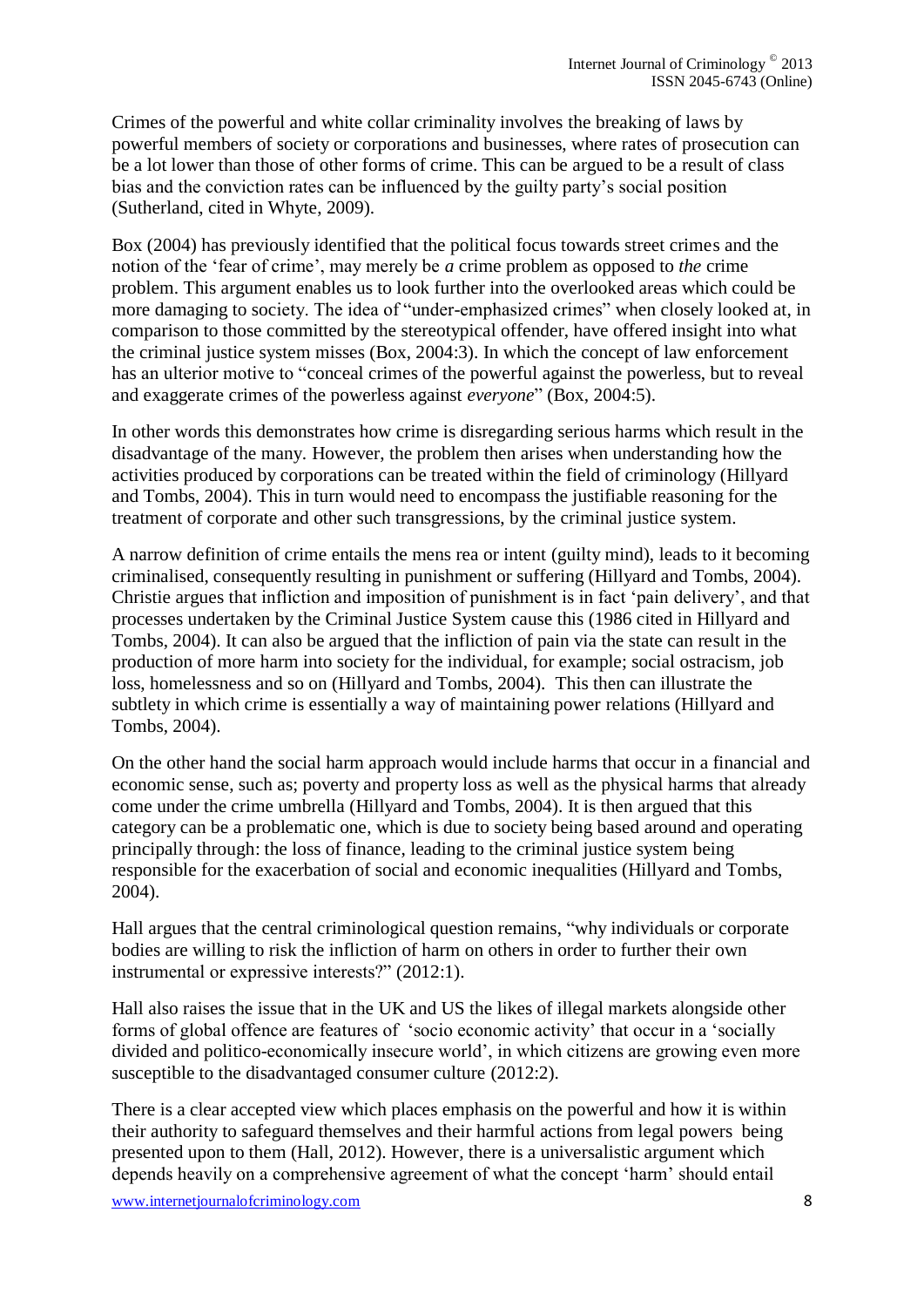therefore, which harmful actions to human beings or their environment should be criminalised (Hall, 2012: 5). Current legal systems have heavily biased categories of harm, so to move to a socially reconfigured universal conception of harms is politically difficult (Hall, 2012). The concept of harm is defined by Hall under the political model of conservatism as being, "straightforward and consists of actions or signs that offend the individual's person and property, in which the values of social order are led by the 'elite' within society" (2012:6).

Critical criminology, in terms of developing the social harm perspective further, is of interest to criminologists as a way to escape the 'conceptual straitjacket', imposed by the current notion of crime (Pemberton, 2008). This could be done by the analysis being shifted towards the social harms produced by patterns of inequality present in advanced capitalism, away from the social construction of crime (Pemberton, 2008). This would enable crime to be dealt with as if it was a form of social control aimed against one class by another, in short illustrating how laws are imposed upon the relatively powerless many by the powerful few (Pemberton, 2008).

Yar (2012) talks about the development of critical criminology into a social harm perspective. This process undertakes the view that social justice as a concept should be a vital focus gained through the drift away from the narrow analytical category of crime (Yar, 2012). This drift would base itself centrally around the harms that occur through the dominating practices of society, the culture within it, the economy, and technology (Yar, 2012). Social problems are able to be explained through the social harm perspective, which is why critical criminologists discuss the 'rejection of crime' as being better suited to define these social problems (Yar, 2012).

The category of 'rights' within the theory of recognition has the closest link to the concept of social harms (Yar, 2012). This category argues for the right to 'dignity and moral equality' of the individual, when a person's rights are subject to refusal of recognition (Yar, 2012). This term is known as 'disrespect'; which explains that social harms in the context of their ontological reality becoming parallel to the idea of disrespect (Yar, 2012). Therefore as Yar states, "recognition can thus perform the analytical work of describing and classifying social harms... according to the specific needs that they refuse" (2012:60).

If crime is defined as a set of rules, with sanctions that correspond to them which are, in a sense institutionalised through the process of law making, then critical criminological theorists believe that this crime can be described as a form of social control (Yar, 2012). This social control can then go on to be described as punishing and prohibiting selective behaviours that are seen to be a threat by powerful interest groups whilst the harmful acts committed on behalf of or by the powerful are viewed as un-punishable and un-prohibited (Yar 2012). For example, the likes of economic exploitation and the events that led up to the recent financial crisis (Yar, 2012). To evaluate this would suggest that the law cannot be fully trusted as being morally accurate in the way it is constructed within society. With the law makers and powerful social elite being technically in control and command, it causes the majority to be oppressed by the force of the state (Yar, 2012).

Michalowski and Kramer (2007) use the term 'state corporate crimes' in relation to the USA to refer to the serious harms which occur as a result of the interactions between political and economic organisations. This was believed to be a term that would develop a further understanding of the *deviance* that happens between private businesses corporations and the state (Michalowski and Kramer, 2007). They express a strong belief that the mutual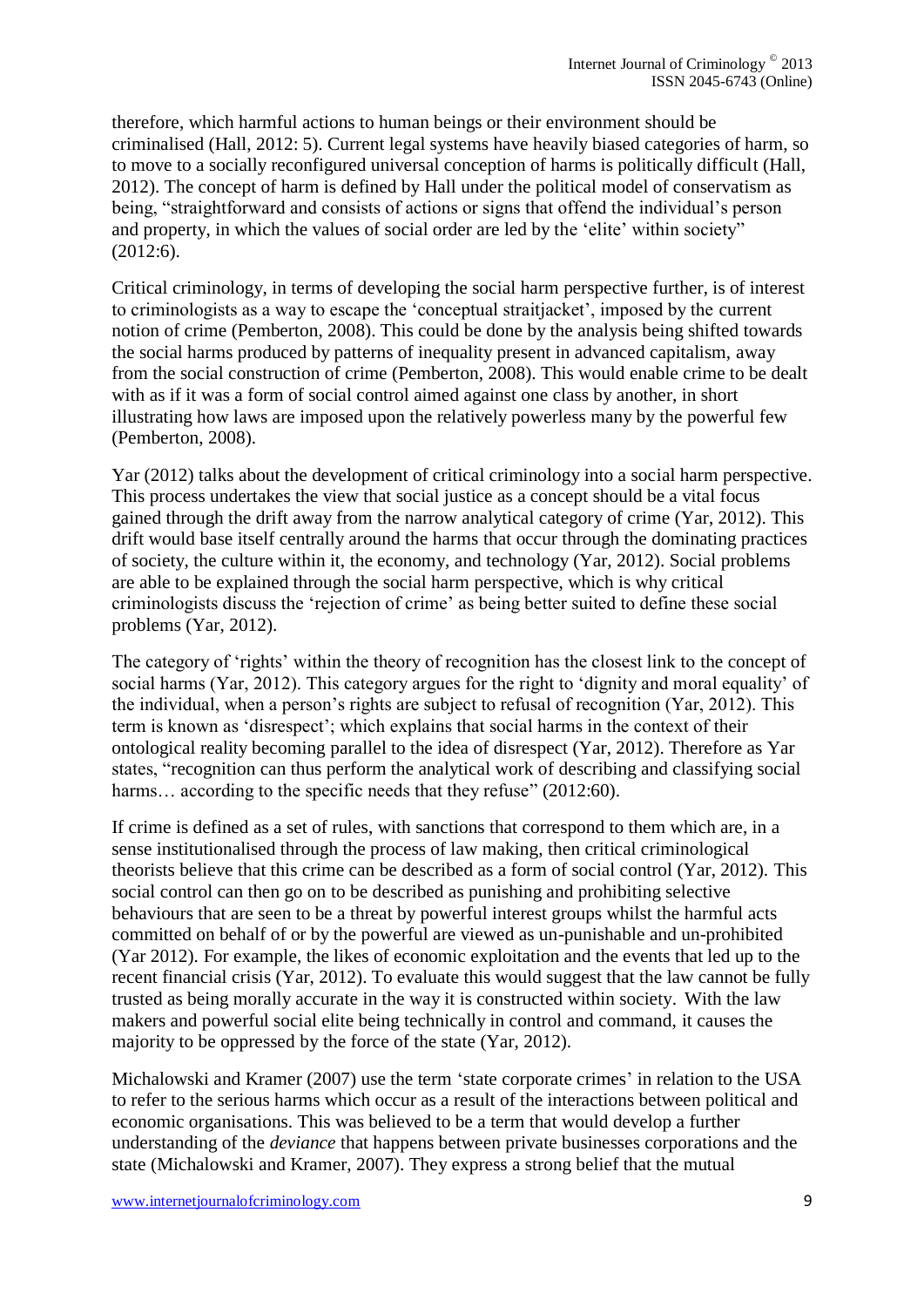relationship between political and economic practices is in need of criminological investigation to account for the amount and occurrence of misconduct (Michalowski and Kramer, 2007). This is made known in the way that a regulatory law is broken as a consequence of these misconducts occurring; however, this does not result in criminal sanctions being applied (Michalowski and Kramer, 2007). The point to be made here is that the regulatory laws which are not criminal offences can only be broken by corporations and governments (Michalowski and Kramer, 2007). Showing how their status of power is only of benefit to them if they don't protect society from the harms that they create. Therefore a system was designed and introduced by these political and economic elites with the intention to control (regulate) their actions however, ends up being a system protecting their interests (Michalowski and Kramer, 2007). The perception of regulatory violations is that they are *crimes* which are less serious than *real crime* (street crime), however, when measured the production of harms from the former to a much higher amount (in terms of economic and physical damage) than the latter (Michalowski and Kramer, 2007).

The study of criminology in itself is focused on crimes committed by an individual resulting in harm to another individual, from this; the individual will fear the harm in relation to their physical or material safety (Michalowski and Kramer, 2007).

Criminal systems of oppression: capitalism, communism, fascism (also guilty of giving some the ability to dominate others) are understood specifically when political and economic interests have intersected in ways that produce an explicit set of demonstrable harms (Michalowski and Kramer, 2007). Society's fear of crime centres more on the likes of street crime being personally committed against them even though a huge, wider range of widespread harms occur due to governmental and corporate deviance (Michalowski and Kramer, 2007). This can be summed up using the example that "relatively few people will be the victims of robbery or burglary, but nearly everyone in the United States will suffer financial loss due to malfeasance in high places" (Shover, Fox and Mills, 2001 cited in Michalowski and Kramer, 2007:205).

#### **Neoliberalism and social harm applied to financial crime / financial crisis**

The roots of the 2008 financial crisis stem from an economic history associated with neoliberalism and the introduction of the free market, Andrew Gamble (2009) shows how this form of capitalism has led to the current recession. Gamble (2009) believes the build-up to the crisis started in the 1980s which saw 'the adoption of neoliberal ideas across the whole field of public policy and reorganization of the state'. With the Thatcher/Reagan governments in the UK and US there was a new financial model (neoliberalism) which used the privatization of public services and the deregulation of the financial sector to stimulate the economy (Gamble, 2009). This in turn gave the financial sector the power to control the growth of economies, therefore the new economy was without any restrictions meaning that the people in charge were free to make risky decisions and take part in risky lending for short term personal gain. Gamble argues that "once the financial growth model got into its stride, it spewed out bubbles", this concept of bubbles being one that John Maynard Keynes described as being serious "when enterprise becomes the bubble on a whirlpool of speculation" (1973:159 cited in Gamble, 2009). King, Kitson, Konzlemann and Wilkinson (2012) argue that the 1970s and 1980s involved a withdrawal from the welfare state towards its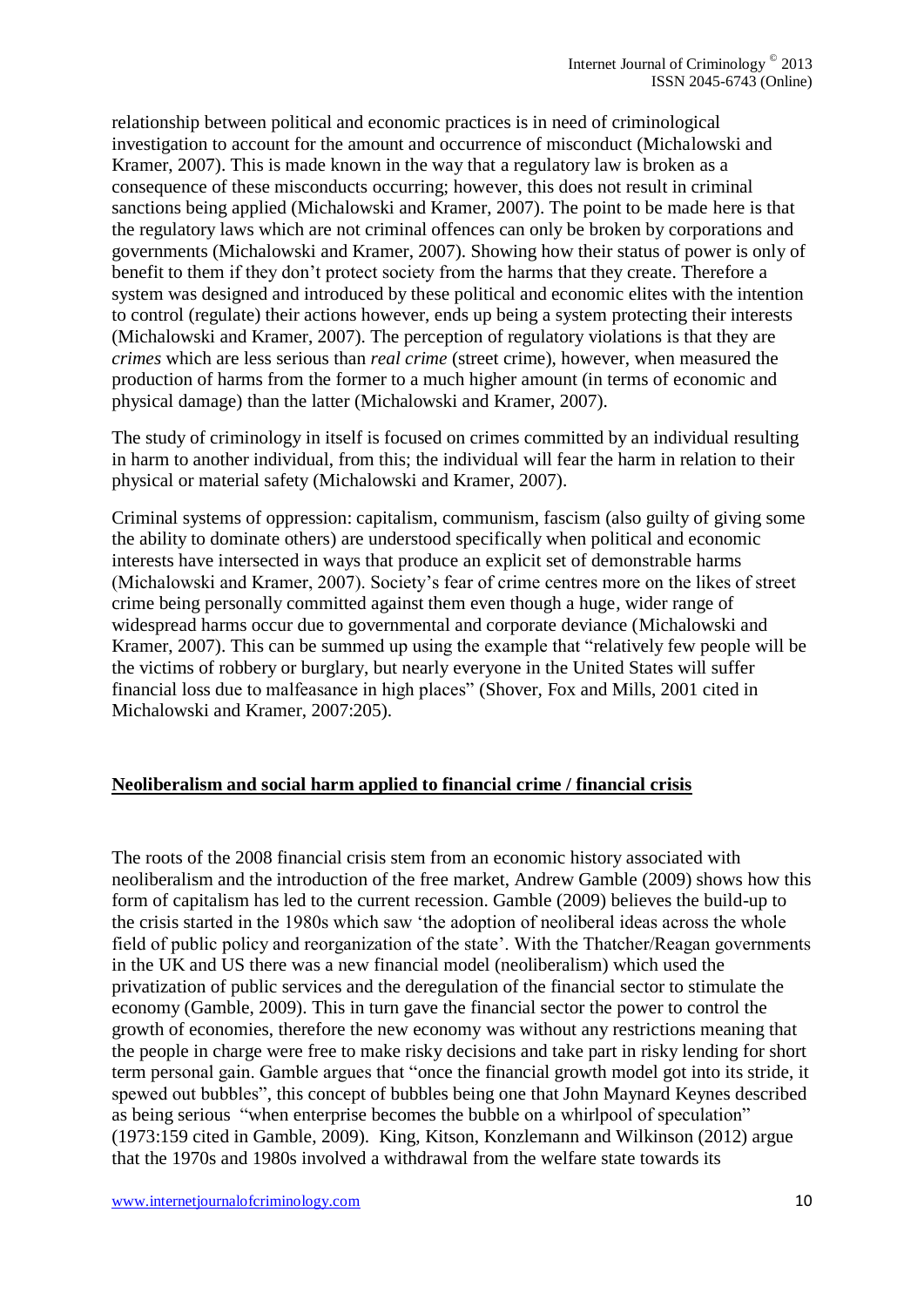replacement through extensive privatisation. Friedman's idea argues that the rise of neoliberalism during the 1970s and the focus of economic theory and policy shifted to the monetary causes of inflation, efficiency and welfare benefits associated with free markets (1977 cited in King, Kitson, Konzlemann and Wilkinson, 2012). This resulted in a return to the idea that; "rather than being a systemic problem, the responsibility for unemployment and poverty lies with the jobless and the poor" (King, Kitson, Konzlemann and Wilkinson, 2012). This change illustrates how the neoliberal ideology essentially is aimed at societies richest and the acts that they have engaged in which have led to and caused the economic situation we are in today.

The financial crisis of 2008 involved the subprime mortgage crash, commonly known as the housing bubble which encompassed the selling of mortgages to the poorest members of society in the US (Ferguson, 2012). Foster Bellamy and Magdoff see the housing bubble as involving the subjection to predatory lending to families of low income in the form of subprime mortgages, car and payday loans (2009). These individuals were essentially tricked into believing they would be able to pay back these loans whilst the lenders in fact were profiting from them (Ferguson, 2012). Gamble (2009) shows how Bear Sterns (the US investment bank) created the first 'securitization of Community Reinvestment Act loans', which was guaranteed by US mortgage lender Freddie Mac and then given a triple A credit rating (in essence meaning it posed no risk). However, the main problem would be that the type of people who were given access to these loans, were never going to be able to keep up with their repayments (Gamble, 2009).

Ferguson (2012) sees the financial sector, for instance banking, as being essentially a criminal enterprise. Suggesting that it is responsible for deliberately concealing certain financial transactions which have helped to aid terrorism, assisted in financial fraud on a massive scale and without doubt meant that the bubble and subsequent crisis has been severely worsened (Ferguson, 2012). When looking at what has been written about the financial crisis and its roots, an obvious assumption is that it has been a long time coming; this is evidenced through the declining punishment of criminal activity within the financial sector even though this criminal activity is in fact on the rise (Ferguson, 2012). The increasing tolerance of financial criminality can be attributed to the 1980's era of deregulation in which finance ended up being more fraudulent and unethical than ever before, so the financial crisis and housing bubble have stemmed from this to become the cherry on top of the cake or end result of the criminal side of finance (Ferguson, 2012). The lack of convictions and the decreasing conviction rates have meant that the goings on inside the financial sector became culturally accepted leaving deterrence unnoticeable as the bankers became no longer fearful of the consequences (Ferguson, 2012). However, in relation to the lack of financial crimes made visible and there prosecution rates being slack since the 1970's/1980s, Pearce mentions how these illegalities occur due to the fact they are "errors of good corporate citizens and the damaging effects are inevitable costs of progress" (cited in Pontell and Geis, 2007).

Before the financial crisis occurred the increasing internet bubble throughout the 1990s had coincided with further deregulation and the ever increasing power associated with money within politics, enabling bankers to make money by improper means in the run up to the financial crash (Ferguson, 2012). In relation to the idea of financial crime the US governments have not addressed the issue. However, it is argued that the criminal sanctions one would assume should be implied on the financial executives, top bankers, CEOs and so on have not been; the reason being simply because deregulation has allowed these harmful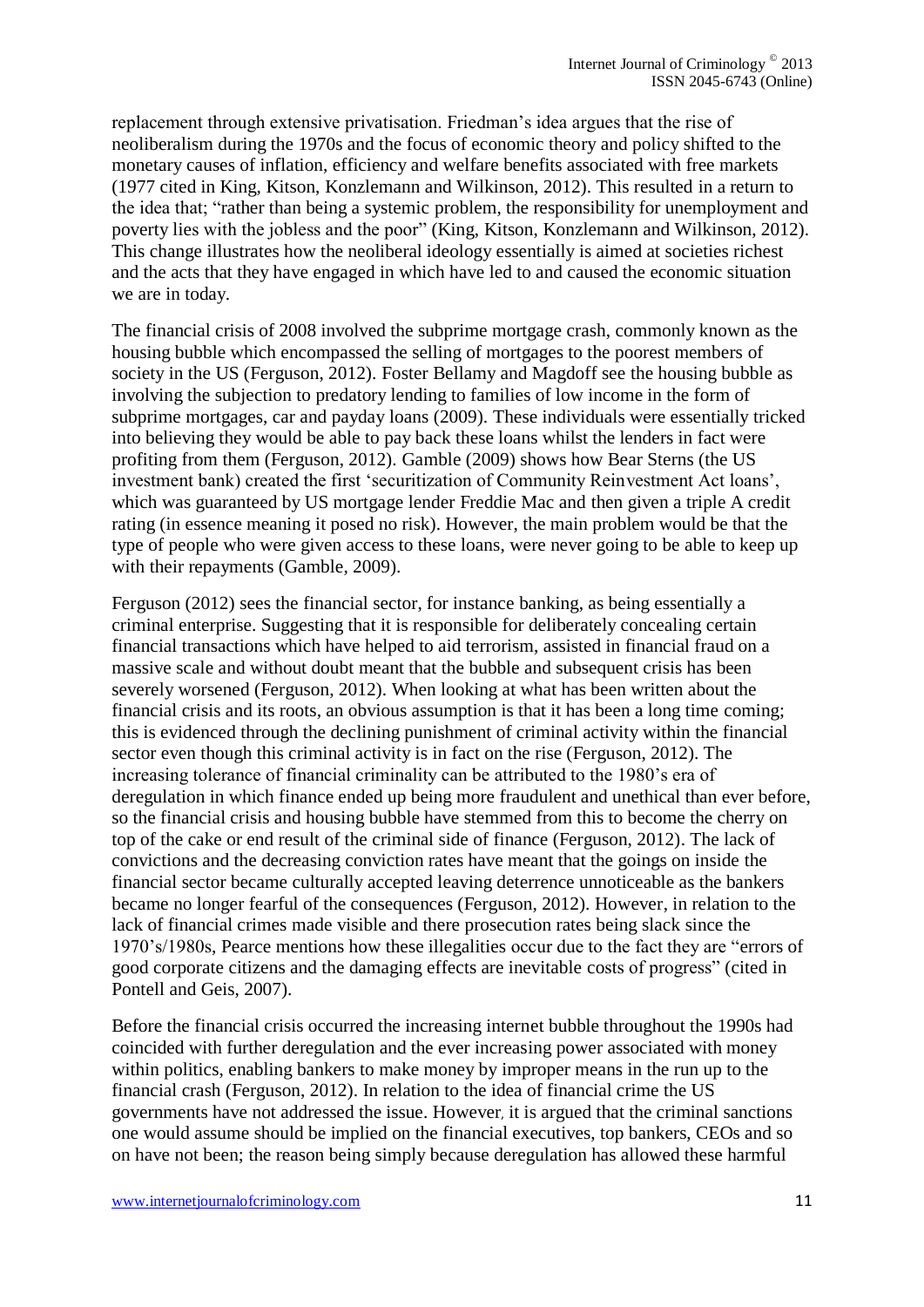actions to become legal, so the government lack the power to impose punishments (Ferguson, 2012).

Ferguson compiles a list of crimes that could be prosecuted as recognised offences including: securities fraud, accounting fraud, honest service violations, bribery, perjury and making false statements to US federal investigators, personal conduct offences and so on (2012).

The new economy relates to the internet and technology bubble that climaxed with the Enron collapse of 2000. Discussing the idea that the new economy made way for criminogenic market structures this is what white collar crime theorists have come to acknowledge as being prominent during the 1970s and 1980s, here certain markets paved the way for more instances and motivational factors in which white collar crime can exist (Tillman and Indergaard, cited in, Pontell and Geis, 2007). Financial frauds that have occurred in the 1990s have made it clear that through financialisation and deregulation white collar crime has changed. The analysis of financial fraud in this era has revealed how it can be seen that stock broker's actions amounted to their own personal gain and that exploitation is apparent in terms of stock and the manipulation of its value (Tillman and Indergaard, cited in, Pontell and Geis, 2007).

Previous to the 2008 financial crisis there have been incidents in its run up which were also damaging to the stability of the economy. These have included the US the stock market crash 1987, savings and loan crisis of the late 1980s to the early 1990s, the dot com crash of 2000 (the new economy; alongside the Japanese financial crisis and the Asian financial crisis of 1997-1998 (Foster Bellamy and Magdoff). The system of capitalism in its form of neoliberalism is a dangerous form of capitalism and proven to be an extremely damaging to the world. Applying Hyman Minsky's views shows how the system in which we live under is now even more so at risk: "capitalism is a flawed system that, if its development is not constrained, it will lead to periodic deep depression and the perpetuation of poverty" (Minsky, cited in Foster Bellamy and Magdoff, 2009).

Kotz (2008) argues that the financial crisis should be seen as a systematic crisis in which its occurrence can be attributed to the consequences of capitalism in its neoliberal form. The neoliberal practice of capitalism aimed to work towards higher profits via risk taking, in terms of the housing bubble in the US; the financial institutions made mass amounts of money through risky mortgage selling and other such related transactions (Kotz, 2008). This in turn led to the collapse of the US economy and its financial institutions. Kotz (2008) also illustrates that under the neoliberal capitalist economy; employers (capitalists) exploit their labourers in order to make a profit. Problems however, arise from this when the economy is linked to the spending of consumers when the consumer or the labourer is restricted because of their income. This leads to stagnation which then leads to spending cuts and the burden from the capitalist perspective of tax cuts on the rich and businesses (Kotz, 2008).

The housing bubble was a major part of the financial crisis, and this bubble was surrounded by the selling of subprime mortgages. The idea of subprime mortgages is to sell a loan to someone who isn't in the best financial position to pay it back, once the selling of subprime mortgages had started, these high risk forms of lending then were disguised through there high interest rates and fees (Ferguson, 2012). The process of risky lending is categorised as securitization, through this process came mortgage backed securities, these securities came from unregulated mortgage banks as well as some bigger commercial banks (Ferguson, 2012). These included, J.P. Morgan Chase and Citigroup; these banks bought the mortgages packaged them into mortgage backed securities and collateralized debt obligations which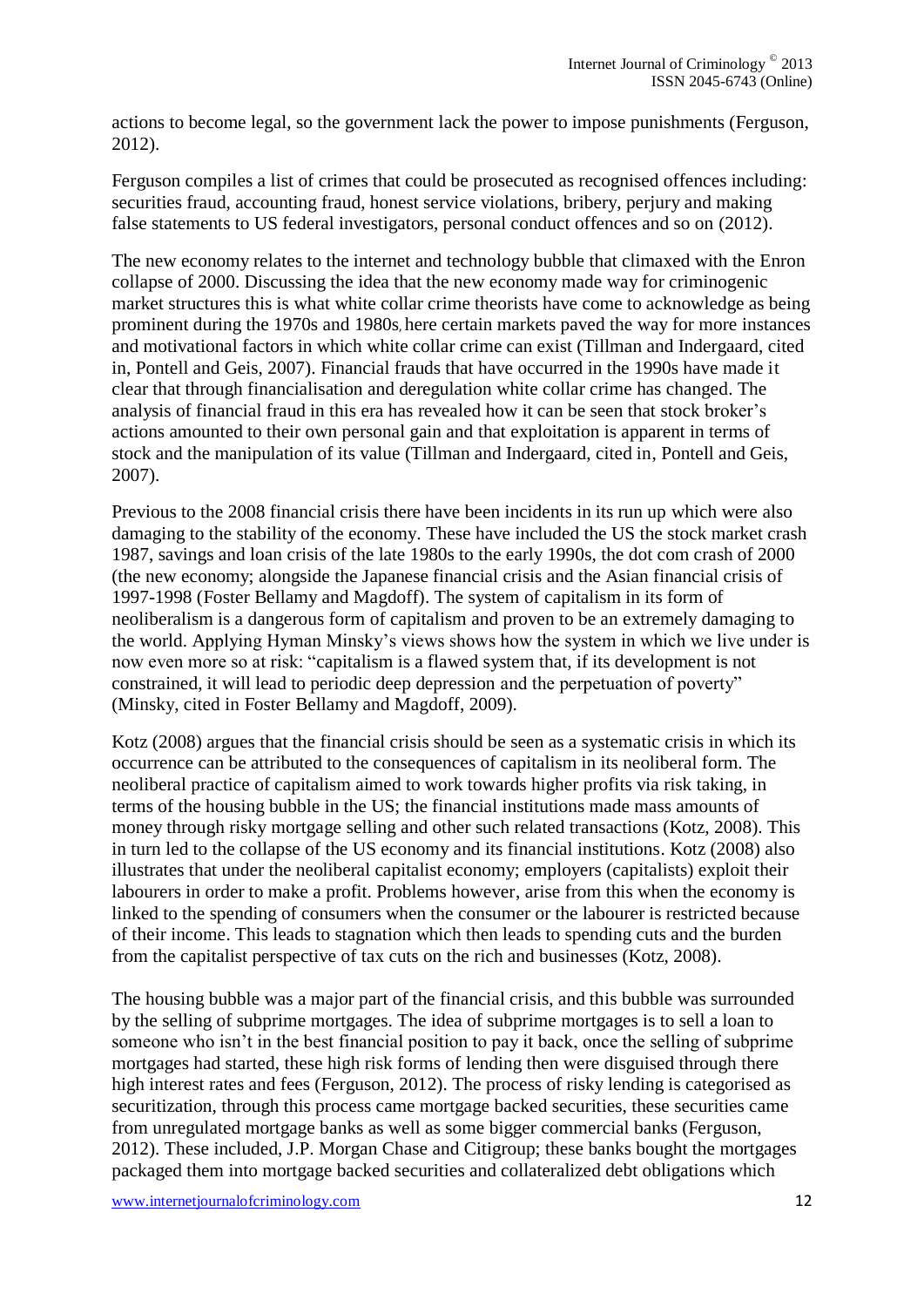were then rated from *compliant* credit rating agencies, generally of an undeserved triple AAA score, then insured by the likes of AIGs credit default swaps (a form of debt security) and sold on (to create a profit) to insurance companies, foreign banks and sometimes to a number of the banks that had created them in the first place (Ferguson, 2012). This was essentially a fraudulent, but legal in the deregulated financial sector, Ponzi scheme (Ferguson, 2012). The start of the climax of the financial crisis occurred in late 2007 with the bankruptcy of Northern Rock (UK), when running out of money to fund mortgages, this then turned into a nationalised bank in 2008 (Kingsley, 2012). This quickly led to US investment bank Bear Stearns being bailed out by JPMorgan Chase, then to the latter part of 2008 in which the government had to bail out mortgage banks in the US; Fannie Mae and Freddie Mac (Kingsley, 2012). Shortly after, the US bank Lehman Brothers filed for bankruptcy, also creating a major panic and fear of impending financial doom. Meanwhile in the UK the government had to bail out the Royal Bank of Scotland, Lloyds TSB and HBOS (Kingsley, 2012). These events mark the beginnings of a constant state of economic turmoil in both the UK and the US, for which nobody has yet paid the price apart from its victims. Weak governance is argued as a major cause of the financial crisis (Kirkpatrick, 2009). Safeguards against risks were not present (or were manipulated/ignored) causing this kind of economic meltdown, the management of risk was unapparent meaning that the bank's board members and management were not fulfilling their duty of care by overseeing and working towards the prevention of risk but enabling and causing risks to become a regular occurrence (Kirkpatrick, 2009).

Social harm is highly applicable to the aftermath of the financial crisis. The vast amount of consequences that have happened as a result vary from affecting the individual to the whole of society, to name a few; poverty, home foreclosure, unemployment and anybody who owned stock (had shares) in a bank that went bust, lost it all (Ferguson, 2012). Harsh cuts have happened to child care, education, and other social welfare services, in the UK, homes are kept out of the banks possession because of the *friendlier* laws however, in the US a huge number of homes are in the process of repossession (Ferguson, 2012). This has all also led to the Eurozone crisis which, as it currently stands, has played out into the recent Cyprus financial crisis. That as it is unravelling could create further destruction to the global economy, with untrusting depositors withdrawing their money from the Cypriot banks in turn leaving the banks in financial loss so we begin to see another nation in turmoil.

#### **Broadening the concept of 'social harm' and a discussion into whether 'neoliberalism' creates harms**

www.internetjournalofcriminology.com 13 The New Labour government in the UK continued to follow the neoliberal trend through under emphasising the harms and wrongdoing of the least socially excluded members within our society, which include the powerful corporations and dominant organisations that consist of high status offenders (Tombs and Hillyard, 2004). This is coined under the term already established: White Collar/Corporate Crime, the concept in itself suggests how unable this society is to trail the most powerful under the criminal justice system (Tombs and Hillyard, 2004). These problems of living under the neoliberal form of capitalism are apparent also within the US, where foreign ownership of the American assets is rife leaving us to believe that neoliberalism is a fundamentally flawed and failing political ideology (also true of the UK) (Tombs and Hillyard, 2004). This can also be backed up through the evident growing gap between the rich and poor, which coincides with a growth in the employment of women which only amounts to a way of maintaining a standard of living which isn't an extremely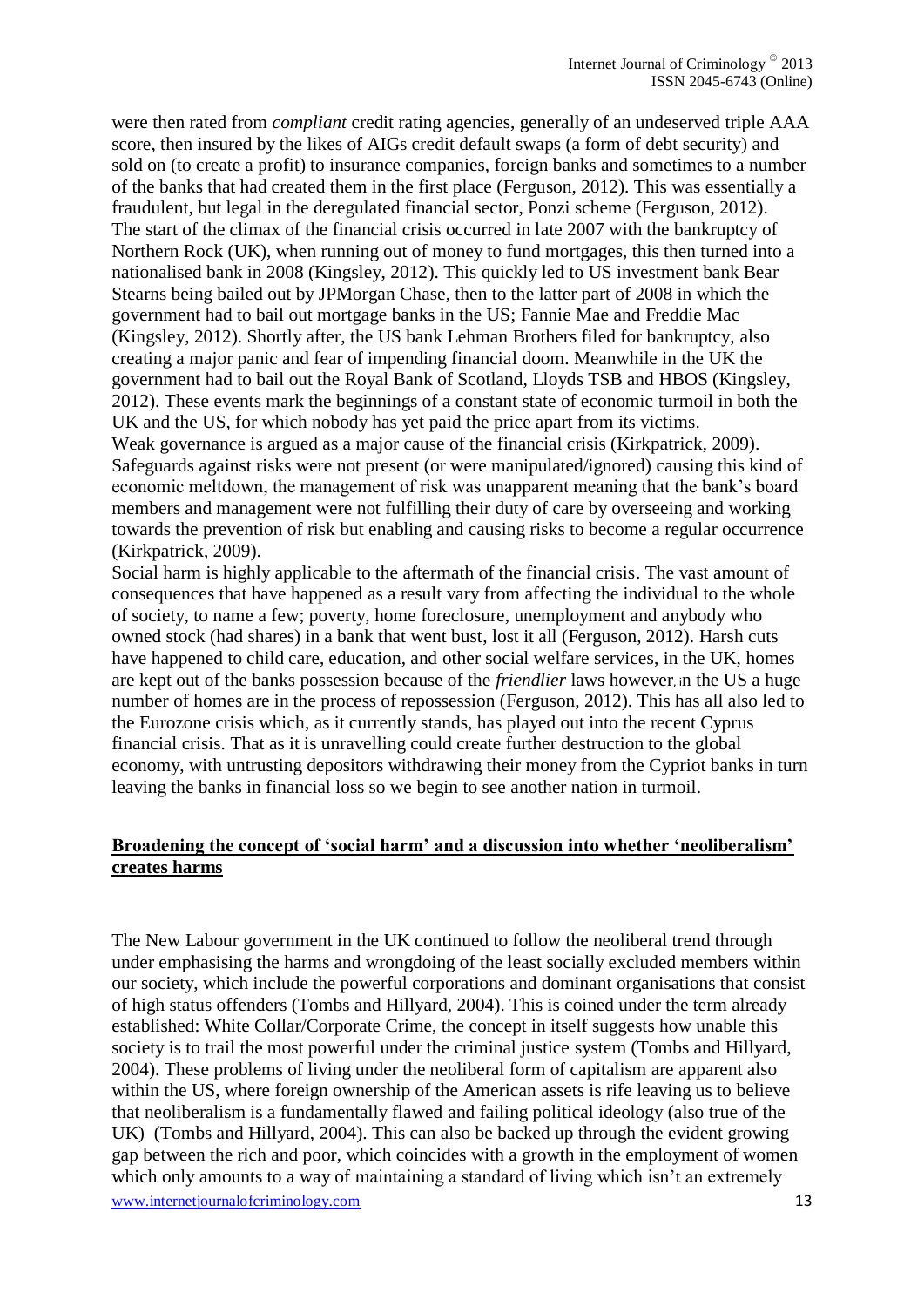comfortable one anyway (Hillyard and Tombs, 2004). This information shows how the US and UK are relevant examples in demonstrating how the state/corporate networks produce major harms which affect the lives of most of societies populations (Hillyard and Tombs, 2004).

Looking back Marx states that harm is an essential and necessary part of the system, nowadays in society the state is compliant to the process in which capitalism produces harms whilst maintaining the production of its own harms (Hillyard and Tombs, 2004). Within a neoliberal context as a version of capitalism it is seen to be fundamentally more harmful than others and the governments ruling under this framework are generally reluctant when it comes to preventing the harms that are being allowed to occur (Hillyard and Tombs, 2004). The most aggressive harms that come out of the neoliberal area of capitalism appear out of market based economies, this coincides with government decisions which allow the immoral redistribution of wealth from the poor to the rich, this similarly links to the other harms which are a subject of the booming profit demand based environment (Hillyard and Tombs, 2004). These profits subsequently arise in the short term through the likes of cutting salaries to the equivalent of the minimum wage. This can all be related back to the direct and indirect harms of the neoliberal environment which in the plain sense, force populations to live at (or below) the subsistence or 'minimum' level (Hillyard and Tombs, 2004). Whilst indirectly contributing to the harms such as illiteracy, crime and poor health; neoliberals believe that in terms of poverty its economic system works with the goal of enabling a trickle-down theory making an eventual reduction to poverty (*this is not yet apparent*) (Hillyard and Tombs, 2004). When thinking about criminal behaviour it is a typical response to relate neoliberal roots to deprivation, a lack of material belongings and a lack of income, but as we know these to be harms produced by neoliberalism could it be the case that neoliberalism and what it amounts to is a cause in itself of criminal behaviour? (Hillyard and Tombs, 2004).

Dividing neoliberalism into economic, ethical and social/political sections provides a way to break down the effects it causes and gain more of an insight into their relation to the production of harm (Reiner, 2007b). In an economic sense when a competitive market is left to itself it becomes dominated by monopolies resulting in an increase in wealth and income inequality as the *winners* begin to multiply their advantages (Reiner, 2007b). When it comes to resource allocation is it massively reflected by the rich person's consumer power in which private wealth dominates public need. The idea of a market economy as well as systems being susceptible to recurring instabilities spawns the type of culture which accommodates; egoism, irresponsibility and an uncertain staff turnover (Reiner, 2007b). This leads the people working in such an environment to become self-centred and therefore more likely to take part in risky behaviour for personal gain (Reiner, 2007b). Shifting away from inside the market and culture that accompanies it there are, as already mentioned, social and political inequalities and harms which can as well be applied to neoliberalism.

www.internetjournalofcriminology.com 14 The notion of crime is generally and theoretically accounted for and explained using a selection of categories/classifications these include, the labelling of a crime, an opportunity to commit the crime, lack of social controls preventing the crime, a motive for the crime and the means enabling the crime (Reiner, 2007b). There becomes a relation between these groupings and neoliberalism as a crime producing entity, labelling can be attributed to the increasing development of a consumer culture which leads to 'phenomena's' of crime (Reiner, 2007b). The view of attainment comes into it in the form of motive where in a materialistic culture people forget about legitimacy when it comes to pursuing goals (Reiner, 2007b). Alongside comes an increase in technology through globalisation which heightens the means and the idea of desirable objects which can be applied to the opportunity (Reiner, 2007b). Controls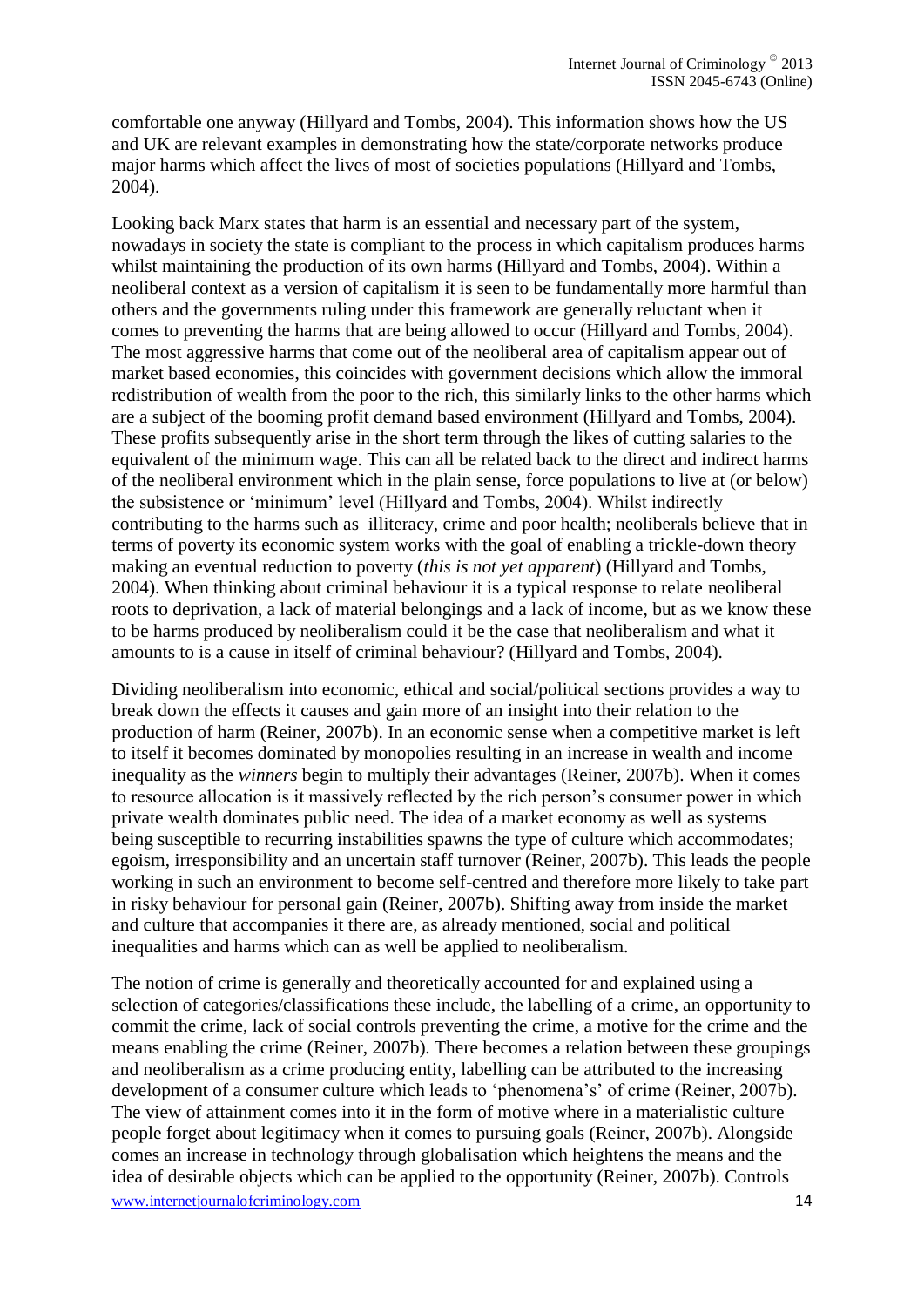also become lax when public sector work, (for example: the police) drops in neoliberal times whilst consumerism takes over allowing for individuals to acquire things in unlawful ways (for example: seen in the 2011 riots) (Reiner, 2007b).

The market generally is a destructive area that houses, private sector firms which often commit immoral acts. On the other hand when being critical of the market there is always the comeback which states that people still buy into things even when they know about the goings on, so what is the problem? (Crouch, 2011). This is one thing within the market and private sectors, but under the neoliberal cloud this sense of immoral behaviour spreads into all institutions and aspects of life becoming poisonous throughout society (Crouch, 2011).

Burdis and Tombs (2012) when discussing the theory of white collar and corporate crime argue that the current crisis makes way for its development, through stating that this kind of offending has been reproduced and strengthened.

They also draw attention to how in the UK since the financial crisis there has been no comprehensive effort to apply regulations back to the financial sector and no systematic investigation into suspected criminal actions which can be attributed to the events running up to the crash (Burdis and Tombs, 2012). Meaning that the Financial Services Authority and the Serious Fraud office have not held anyone to blame, as well as this the lack of criminological analysis of these events is sparse and it would seem there is a dwindling likelihood that criminal activity will become documented in this case (Burdis and Tombs, 2012).

The financial crisis in the UK led to the government bailout of the banks, which was paid for and with tax payers money, this way of subsidising the banks is argued by Burdis and Tombs as basically socialising the actions of the individuals who have played a part in "long term, systematic private greed and possible illegality" (2012:278). This action of the Labour government contradicts their view that corporate responsibility and morality within business are important, even as far as for Gordon Brown to imply his belief that "Markets need morals" (2008 cited in 2012:278).

The neoliberal ideological foundations which structure the economy have ironically gained strength from the financial crisis, the contradiction occurs by the way private capital has been used as a basis for being the best possible response to the crisis even though it was the first and foremost its cause (Burdis and Tombs, 2012).

Throughout the aftermath of the crisis the private sector has been viewed as the only way for economic recovery to succeed, which meant regulation of the financial sector was non apparent because it is seen as a costly last resort (Burdis and Tombs, 2012). This overwhelmingly demonstrates the control and influence of the neoliberal era, which views the corporation (private sector) as the major form of success in terms of the economy, however, as we know, corporations are more so a danger to the economy and essentially caused the crisis in the first place (Burdis and Tombs, 2012).

Considering the current state of the economy the actions of the government have been pulled up on by George Monbiot, who exposes what, is noted as a massive redistribution of wealth from the poor to the rich in the form of tax cuts (2011). The implications of this mean that corporations that operate in different countries will not pay tax on the money made there and the rate of corporation tax in general will be reduced (Monbiot, 2011). This has been seen in recent months through the likes of Starbucks, Google and Amazon, who have all been named and shamed for corporation tax avoidance (Syal and Wintour, 2012). Consequently, creating a massive incentive for corporations to move into countries where corporation tax is minimal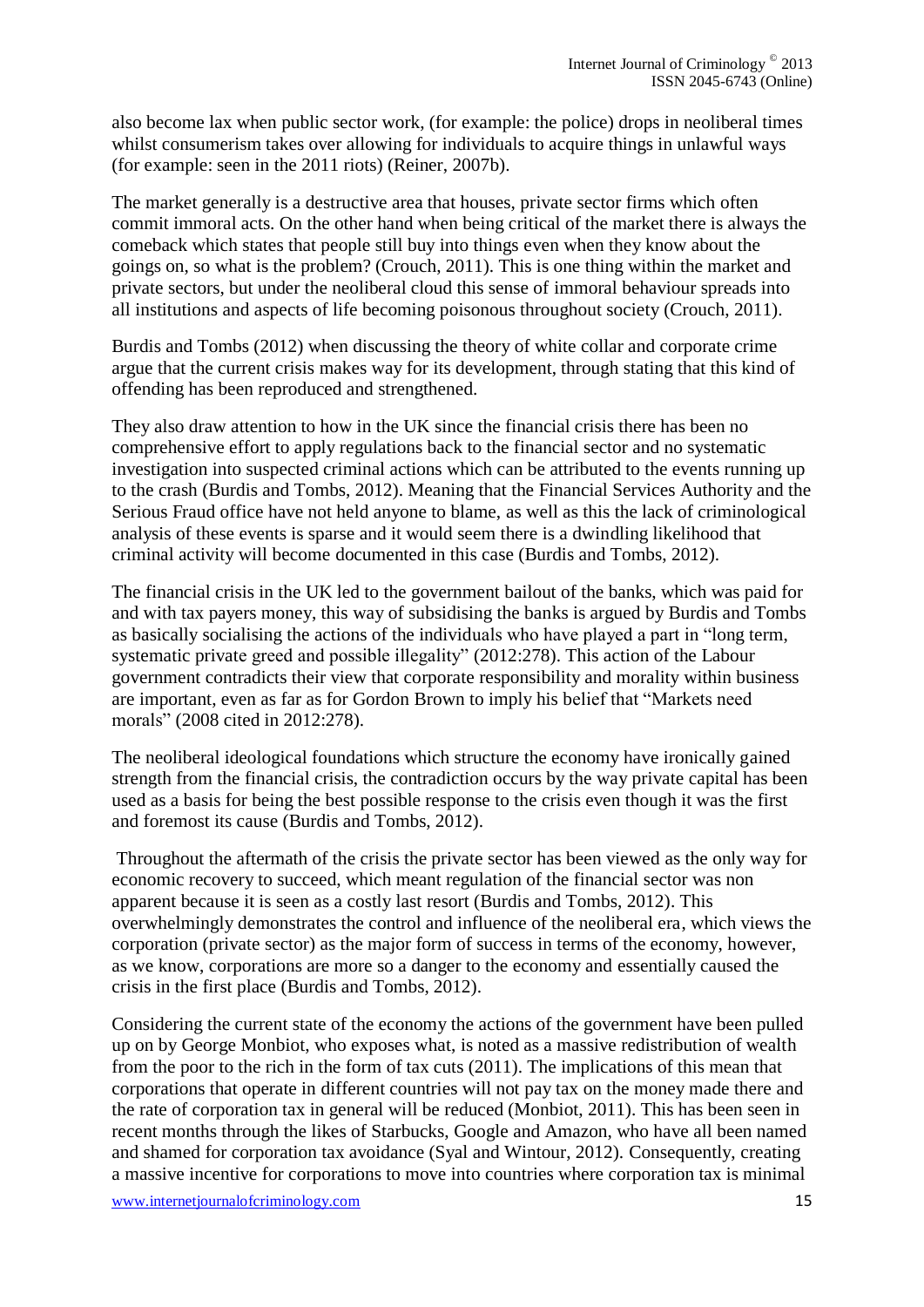therefore leading to the loss of UK/US jobs. This plays to the major importance of how the influence of the private sector is destroying the society we live in, in which Monbiot argues that the lack of capital regulation becomes rather than "a perversion of the system… the system" (2011).

There is now an essence of dominance from the private sector over the public sector; this comes from Burdis and Tombs who apply a "moral status to business and capital in general", as the investment within the private sector becomes a more popularly common entity the misconduct occurring becomes exposed (287:2012). So, in the political sphere when regulation is not a priority and the ever-present claims which argue corporate social responsibility (CSR) is the answer, what is actually happening is that greater risks are being created through the lack of proper regulations and criminality (motivations and activity) become commonplace (Burdis and Tombs, 2012).

The corporations and firms are growing in their ability to become influential within politics and through lobbying and as such use their vast amounts of money to buy into the government and become an important part of the economy. As the private sector becomes financially better off the power of their influence increases; within the UK and US firms invest in election campaigns, setting out views of what their investment will enable them to do in terms of power within governments (Crouch, 2011). This idea is linked back to CSR which generally entails a firm's volunteered obligation to the community, workers and customers. However, it is an area in which corporations can gain trust from consumers, influence on politics and finally a way they can gain freedom to "pursue private ends at the expense of the shareholders" (Crouch, 2012:141).

The aftermath of neoliberalism has left the blame being placed on the public sector, the bonuses of bankers being left at extremely high rates and massive cuts to the public service sector are resulting in massive job losses, all because of the influence of the powerful (Crouch, 2011).

Pemberton argues that social harm is better dealt with in the shift away from criminology and towards social policy instead (2007). Believing social policy is a more beneficial discipline which; focuses on the welfare state, is deemed better-appointed for dealing with economic harms such as unemployment and other such ones which occur in a socio-economic context (Pemberton, 2007). The idea of social harm therefore argues that in the case of neoliberal capitalism consequences of corporate actions have caused significant economic loss and if made noticeable could challenge the general focus on crimes of the powerless towards the crimes of the powerful (Pemberton, 2007). However, as a solution Lasslett argues that this could become problematic when being introduced to a bourgeoisie society and criminal justice system where the powerful manipulate the laws and are responsible for what policies are in place (2010). This suggests that before a shift away from criminology and social harms, the neoliberal capitalist model needs to be radically changed (Lasslett, 2010). It is generally a beneficial movement towards developing a socially better understanding of how governments and corporations influence the notion of crimes of the powerful, but only by enabling a basic knowledge to be put across (Lasslett, 2010).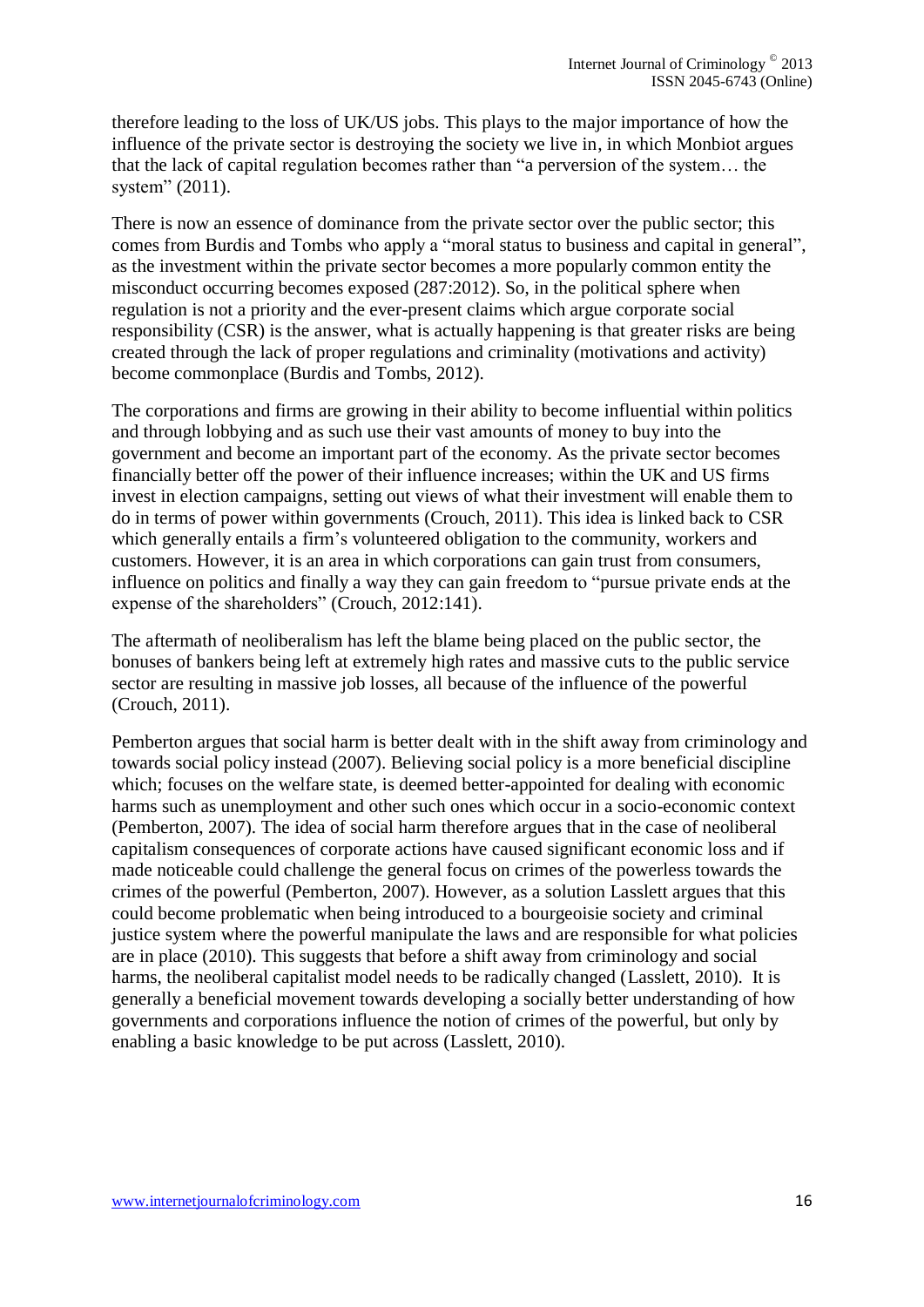#### **Conclusion**

This dissertation has investigated the theory of social harm and the way that it can be linked to neoliberalism. By setting out to suggest that neoliberalism does cause social harms it has looked at different aspects of this specific political model, including; its influence on society in general, deregulation of the financial sector, privatisation, moral implications of the neoliberal era and the effects that the financial crisis has had and is continuing to have. We have seen from Harvey's definition of neoliberalism that it is a "theory of political economic practices proposing that human well-being can best be advanced by the maximization of entrepreneurial freedoms within an institutional framework characterized by private property rights, individual liberty, unencumbered markets, and free trade" (2005:2). However, from this we can begin to see that these intentions are only in 'theory'. Since the establishment of neoliberalism into society, born from the Thatcher and Reagan governments in the UK and US of the 1970's and 1980's, the reality of this system has done almost the opposite of promoting human well-being. Throughout the past 40 or so years, various cracks have appeared within this form of capitalism, with the rise of privatisation, deregulation, deindustrialisation there became a sense of paving a way for white collar, corporate and financial crime (Williams, 2008). Through the decrease of regulatory controls risk taking became heightened and we start to see what caused the road to destruction for society. The introduction of the era of technology can be recognised as helping along what was known as the 'dot com bubble' which consequently saw the collapse of Enron and then caused shareholders to suffer massive losses (McBarnet, 2006). The relevance of social harm theory then starts to become a more obvious issue to focus on within the criminal justice system. The notion of social harm seeks to address the issues which are seen as affecting the whole spectrum of society instead of the ones just recognised under criminal law (Pantazis and Pemberton, 2009). Through critical criminology a shift away from the narrow definition of crime is said to be needed to make sure other societal harms are not overlooked, the harms that have been focused upon here are that of the financial sense which come under the umbrella of 'crimes of the powerful' (Hillyard and Tombs, 2004). In terms of crime and the criminal justice system financial crimes are often made out to be a lesser priority, where the main focus lies with crimes of the poor, so street crimes and such like (Hillyard and Tombs, 2004). The operative word that relates back time and time again is 'power', the idea of power generates an understanding that the economically more powerful an individual may be, the bigger the influence this individual will have upon society, proving domination by the powerful (Becker, 1963 cited in Scraton, 2007). It is noticeable that neoliberal ideology is aimed at the powerful and enabling the actions of powerful people, may it be in governments or corporations, to pursue actions that have harmful consequences. These, argued by Hillyard and Tombs appear within the neoliberal area of capitalism and allow the immoral redistribution of wealth from the poor to the rich through market based economies (2004). This leads to the question of neoliberalism being a cause of criminal behaviour in itself, if neoliberalism produces inequality, deprivation, poverty and other such financial related problems, the crimes committed by the poor act as a response to this and can be seen as an essential survival technique because of the political environment. Specifically the financial crisis of 2008 shows how the risky actions, immoral activities and in some cases unlawful behaviour can result in widespread social harm to members of society (Ferguson, 2012). Unemployment, loss of homes, cuts to public service sectors, losses to shareholders have all come out of the deep recession the crisis caused, these definitely fit into the social harm category and the results, unlike street crime and other recognised 'crimes' have not resulted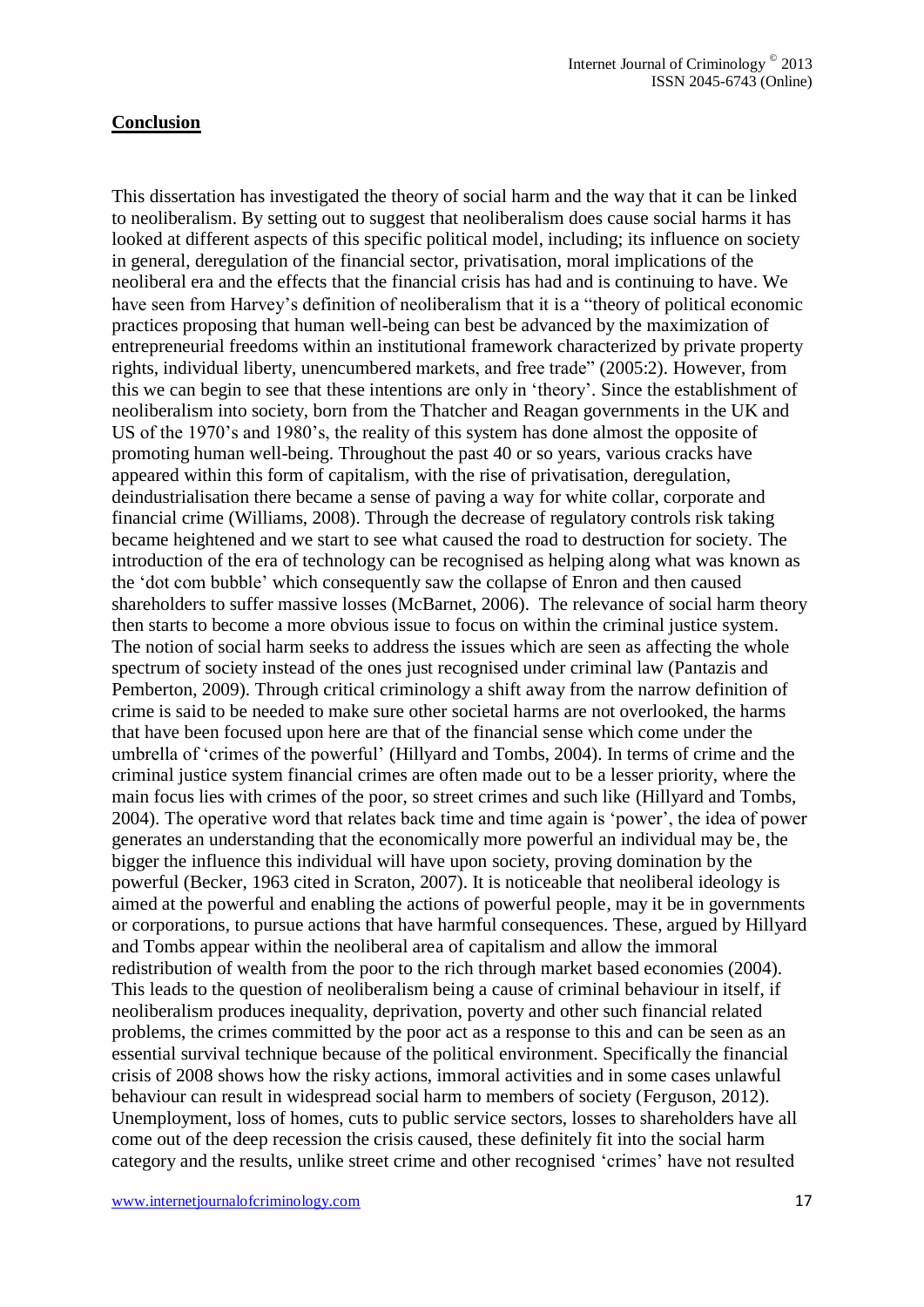in prosecutions and criminal sanctions (Burdis and Tombs, 2012). In terms of criminological analysis Burdis and Tombs recognise also that there is a severe lack of it (2012). However, it is still apparent that there is a lot of criminality occurring within the financial sector but the consequences for the economy can be viewed as social harms. To top this off the reactions have been to simply continue with the way things have been going, to continue removing regulations, chucking about such concepts of 'corporate social responsibility' as a way of improvement (Pemberton, 2009 and Crouch, 2011).

April of this year saw a new business plan and risk outlook for 2013/14, published by The Financial Services Authority (FSA) for the Financial Conduct Authority (FCA) (2013). This report focuses its main goals on regulating firms with a promise to "tackle market abuse through taking further enforcement to deter future misconduct" (FSA, 2013). This comes along with an assurance to "ensure that firm's strategies are aligned with producing appropriate outcomes for consumers" (FSA, 2013). This is all well said, but we have to be aware that as it has been previously shown, there is a tendency within the financial sector to fabricate the truth when it comes to fulfilling responsibility for the greater good. This can be seen through an online survey of 500 senior individuals within the financial sector from the US and the UK, constructed by Labaton Sucharow law firm, in which it was found that 25% of UK respondents "believed that the rules may have to be broken in order to be successful" whilst 22% US respondents admitted to partaking in wrongdoing (2012:2).

With tax cuts for the wealthy (Monbiot, 2011) and benefit cuts for the poor this whole genre of capitalism is failing the majority of society and enabling an increase in greed for the minority. Shaxson reminds us that the system of finance is more inescapable and for a noticeable change "reform must be based on a thorough grasp of the new, globalised reality" and expresses importance in understanding the offshore tax scheme (2011). This research has only briefly covered this concept. Currently we are witnessing the Cyprus financial crisis another product of neoliberalism which threatens the global economy even further, as well as the people of Cyprus. Constantly we hear of the recession, the cuts, the bankers, the tax rates yet things are not being resolved. The introduction of the social harm perspective identifies the connection between social harm, crime and neoliberalism. It seeks, through critical criminology to raise this issue and develop it further allowing information to be known throughout society, giving individuals proper knowledge of the society we live in. Pemberton (2007) believes that through the development of social harm theory the consequences of neoliberalism's political ideologies will be made clear to people on a wider scale and allow a noticeable shift, because of the destructive actions of corporations, away from the crimes of the poor and towards the crimes of the powerful. This dissertation has highlighted many issues that need to be developed and looked at in further detail. The progress of social harm theory is a process which, if expanded upon could be useful in the criminal prosecution of powerful people within the financial sector. The more work around this area would benefit society if it created a change in the way society is governed and who has a greater influence on its policies and regulations.

www.internetjournalofcriminology.com 18 Overall it can be concluded that social harm theory can be applied to the consequences of neoliberalism's political ideologies. Conventional crime and its punishments are not comparable to the social harms created by the financial sector. To address this issue the understanding of 'what is criminal?' needs to be reanalysed. The proposal for changing the culture which exists amongst individuals working within corporations and financial institutions also needs to be pushed forward. Without some sort of punishment for behaviours intentionally leading to social harm, how can it be possible to see a change in corporate culture and the nature of capitalism? There needs to be a clear deterrent to prevent the current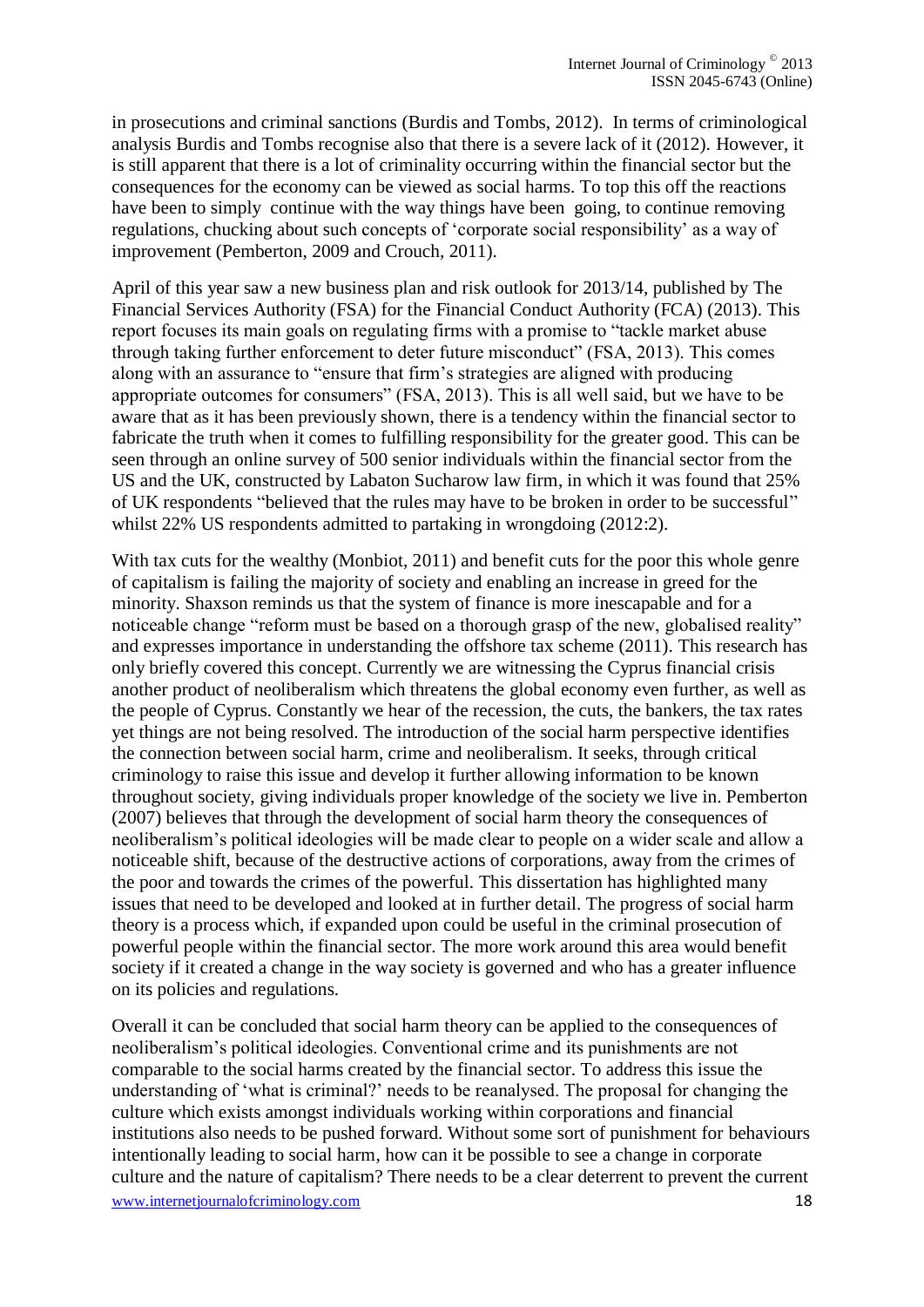way of behaviour continuing. If the 'profit motive' can be regarded as intent to cause harm then this intent should be sufficient enough on its own to warrant more research into social harm theory as a way forward in criminological research. Increased regulation and the separation of retail banking from risky (investment) banking would encourage the real economy and productive investment. Transparency is needed within investment banking and the split may well help the regulators to keep better control and make it easier to monitor. Currently, even though it knowingly allows the outcome of harm to society, the government's adoption of this form of capitalism creates the impression that it also possesses intent to harm.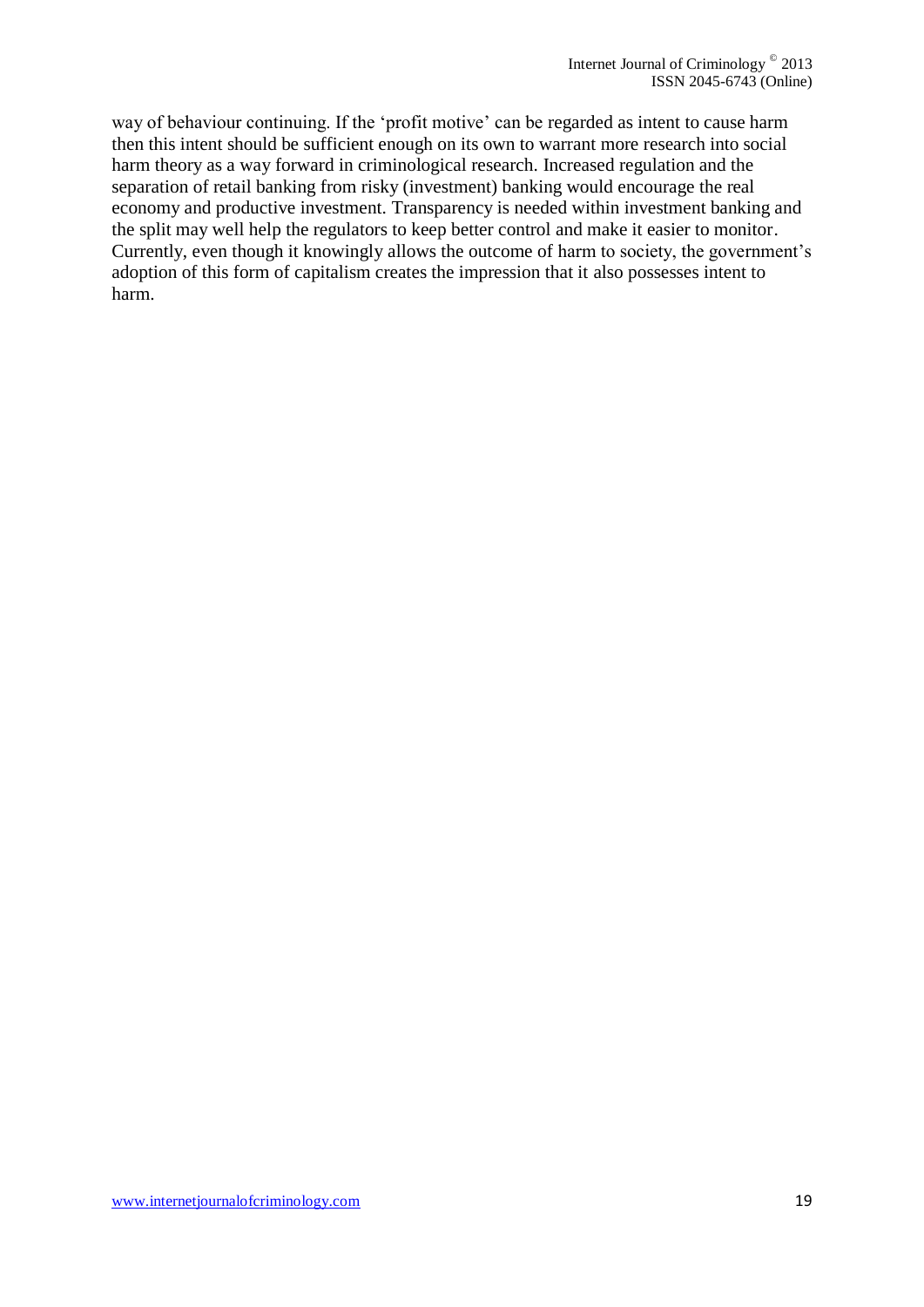#### **References**

- Becker (1963) cited in Scraton, P. (2007) *Power Conflict and Criminalisation.* New York. Routledge.
- Box, S. (2004) *Power Crime & Mystification.* Taylor & Francis e-Library. Retrieved from: http://www.dawsonera.com.ezproxy.leedsmet.ac.uk
- Brown, G. (2008) cited in Burdis, K. and Tombs, S (2012) After the Crisis: New directions in theorising corporate and white-collar crime. Cited in Hall, S. and Winlow, S (Eds.) *New Directions in Criminological Theory* (pp. 276-291). Oxon. Routledge.
- Burdis, K. and Tombs, S (2012) After the Crisis: New directions in theorising corporate and white-collar crime. Cited in Hall, S. and Winlow, S (Eds.) *New Directions in Criminological Theory* (pp. 276-291). Oxon. Routledge.
- Christie (1986) cited in Hillyard, P. Pantazis, C. Tombs, S. and Gordon, D. (2004) *Beyond Criminology: Taking Harm Seriously.* London, Pluto Press.
- Crouch, C. (2011) *The Strange Non-Death of Neoliberalism.* Cambridge. Polity Press.
- Duménil, G. and Lévy, D. (2002). *From Prosperity to Neoliberalism: Europe before and after the structural crisis of the 1970s.* Retrieved from <http://www.jourdan.ens.fr/levy/.>

Ferguson, C. (2012) *Inside Job.* Oxford. Oneworld Publications. Financial Services Authority. (2013) *FCA business plan and risk outlook published.*  Retrieved from: http://www.fsa.gov.uk/library/communication/pr/2013/027.shtml

- Foster Bellamy, J and Magdoff, F (2009) *The Great Financial Crisis: Causes and Consequences.* New York. Monthly Review Press.
- Freidman. (1977) cited in, King, L. Kitson, M. Konzelmann, S and Wilkinson, F. (2012) Making the same mistake again—or is *this time* different? *Cambridge Journal of Economics.* 36(1): 1-15 doi:10.1093/cje/ber045.
- Gamble, A. (2009) *Spectre at the Feast: capitalist crisis and the politics of recession.*  Palgrave Macmillan.
- Hall, S. (2012) *Theorizing Crime & Deviance: A New Perspective.* London. Sage Publications.
- Hall, S. Winlow, S. Ancrum, C. (2008).*Criminal Identities and Consumer Culture: Crime, exclusion and the new culture of narcissism*. Devon: Willan Publishing.
- Harvey, D. (2005) *A Brief History of Neoliberalism*. Oxford, Oxford University Press.
- Hillyard, P. Pantazis, C. Tombs, S. and Gordon, D. (2004) *Beyond Criminology: Taking Harm Seriously.* London, Pluto Press.
- Jefferson, T and Shapland, J. (1994). 'Criminal Justice and the Production of Order and Control: Criminological Research in the UK in the 1980s' *The British Journal of Criminology* 34, 265-290.
- Keynes, J.M. (1973) cited in Gamble, A. (2009) *Spectre at the Feast: capitalist crisis and the politics of recession.* Palgrave Macmillan.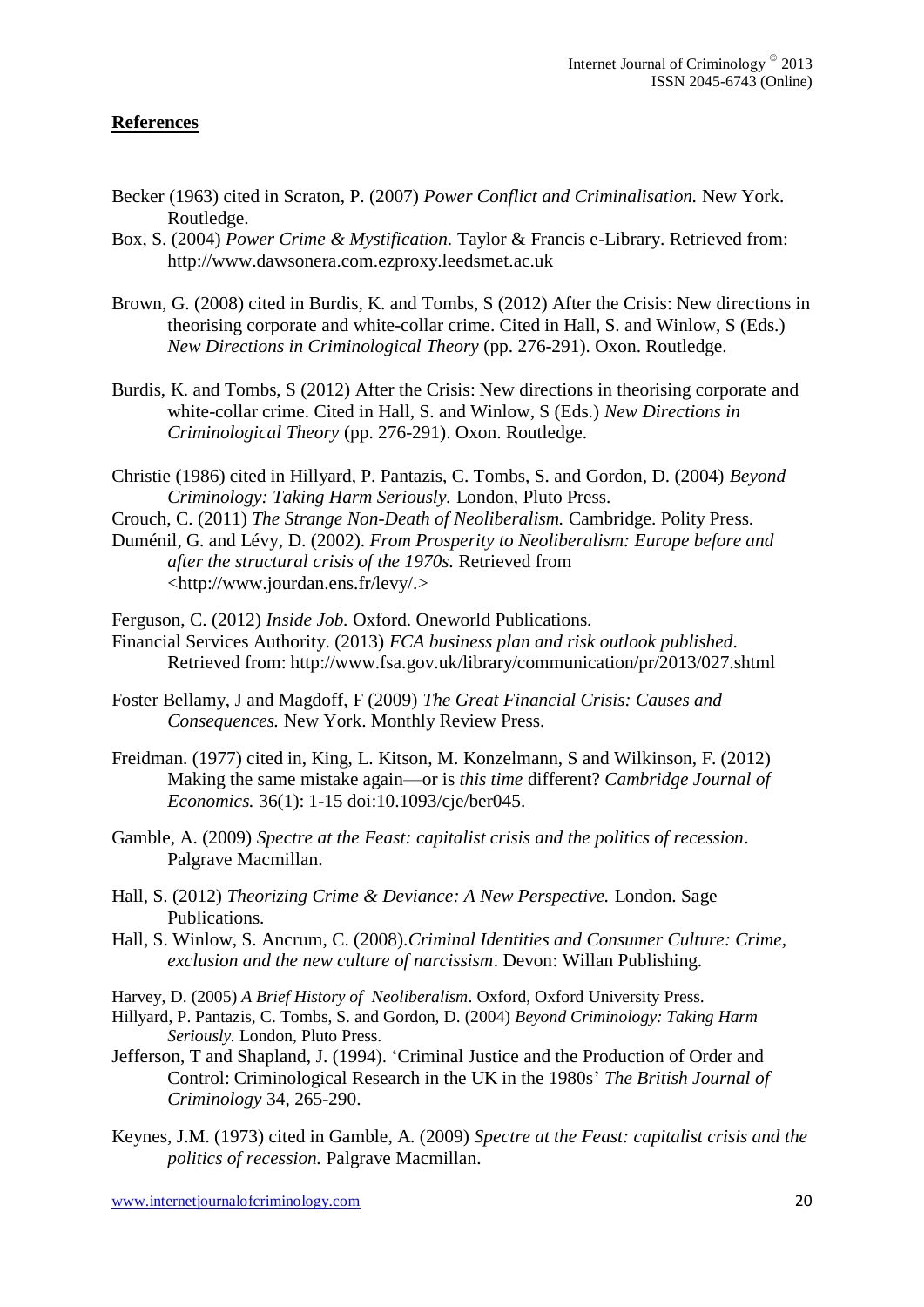- King, L. Kitson, M. Konzelmann, S and Wilkinson, F. (2012) Making the same mistake again—or is *this time* different? *Cambridge Journal of Economics.* 36(1): 1-15 doi:10.1093/cje/ber045.
- Kingsley, P. (2012) Financial crisis: timeline. The financial crisis, five years on: how the world economy plunged into recession. *The Guardian.* Retrieved from: http://www.guardian.co.uk/business/2012/aug/07/credit-crunch-boom-bust-timeline
- Kirkpatrick, G. (2009) The Corporate Governance Lessons from the Financial Crisis. *The Organisation for Economic Co-operation and Development.* Retrieved from: http://www.oecd.org/finance/financial-markets/42229620.pdf
- Kotz, M. D. (2009) The Financial and Economic Crisis of 2008: A Systemic Crisis of Neoliberal Capitalism. *Review of Radical Political Economics.* 41: 305. DOI: 10.1177/0486613409335093.
- Labaton Sucharow (2012). *Wall Street Fleet Street Main Street: Corporate Integrity at a Crossroads. United States & United Kingdom Financial Services Industry Survey.* Retrieved from http://labaton.com/en/about/press/upload/US-UK-Financial-Services-Industry-Survey.pdf
- Lacey, N. and Zedner, H. L. (2012) Legal Constructions of Crime. Cited in Maguire, M. Morgan, R. and Reiner, R. (Eds), *The Oxford Handbook of Criminology (5th edition.*  London. Oxford University Press.
- Lasslett, K. (2010). Crime or social harm? A dialectical perspective. *Crime Law and Social Change.* 54:1–19. DOI 10.1007/s10611-010-9241-x
- McBarnet, D. (2006). 'After Enron Will 'Whiter than White Collar Crime' Still Wash?' *The British Journal of Criminology* 46, 1091–1109.
- Michalowski, R. and Kramer, R. (2007). State-corporate crime and criminological inquiry. Cited in Pontell, H and Geis, G. (Eds) *International handbook of white-collar and corporate crime* (pp.200-222) New York: Springer.
- Minsky. Cited in, Foster Bellamy, J and Magdoff, F (2009) *The Great Financial Crisis: Causes and Consequences.* New York. Monthly Review Press.
- Monbiot, G. (2011) A Corporate Coup d'Etat. Retrieved from: http://www.monbiot.com/2011/02/07/a-corporate-coup-detat/
- Pantazis, C and Pemberton, S. (2009) Nation States and the Production of Social Harm: Resisting the Hegemony of 'TINA'. Cited in Coleman, R. Sim, J. Tombs, S. Whyte, D. (Eds) *State, Power, Crime*. London. Sage.
- Pearce, F. (2012) An Age of Miracles? Cited in Pontell, H and Geis, G. (Eds) *International handbook of white-collar and corporate crime (pp.148-162) New York: Springer.*
- Pemberton, S. (2007). Social harm future(s): exploring the potential of the social harm approach. *Crime, Law and Social Change.* 48:27–41. DOI 10.1007/s10611-007-9078-  $\Omega$